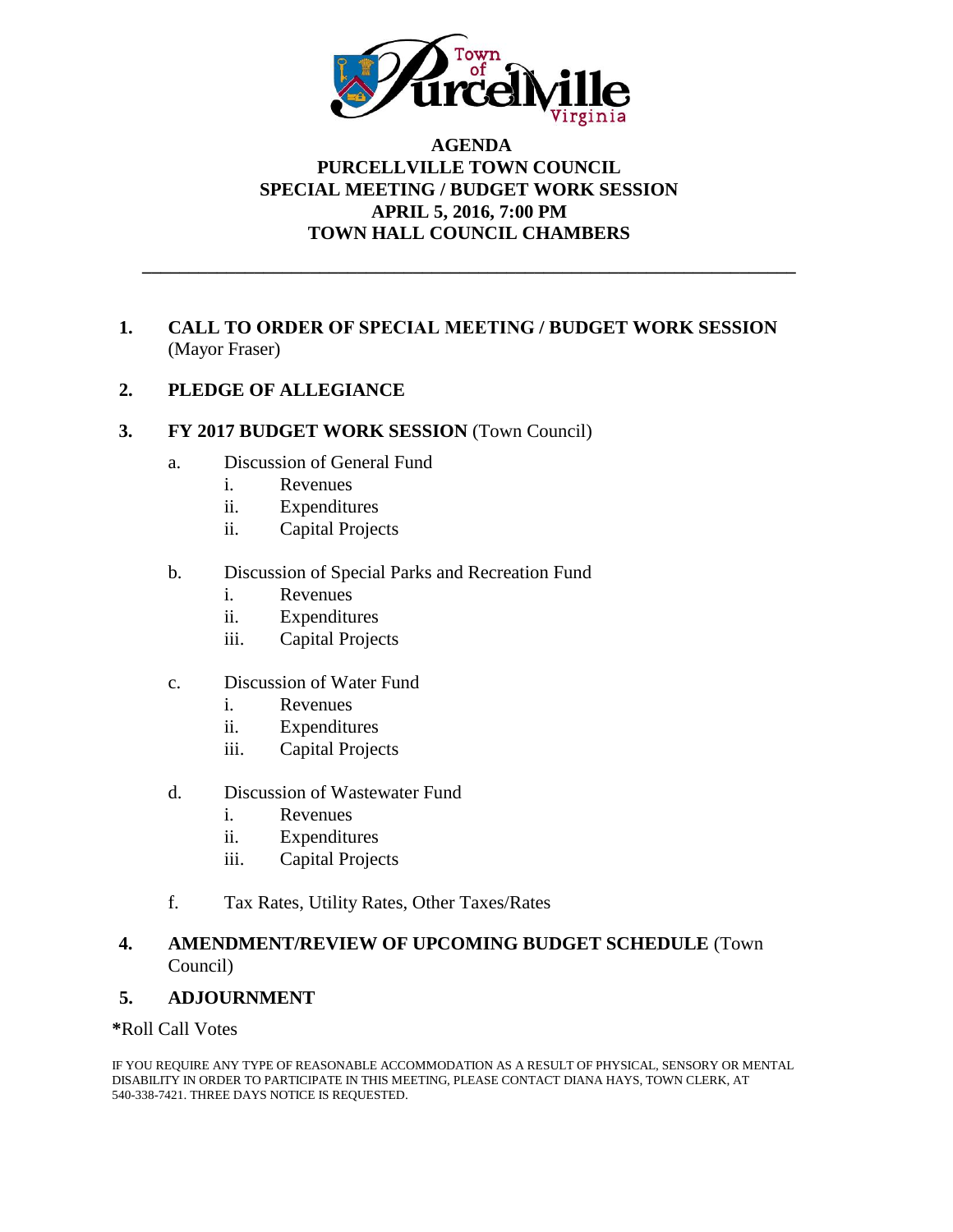|                          | Item Name or Fund Number | Amount | Comment                                                                                                                                                                                                                                                                                                                                                                                                                                                                                                                                                 | <b>Management Response</b>                                                                                                                                                                                                                                                                                                                                                                                                                                                                                                                                                                                                                                                                                                                                                                                                                                                                                                                                                                                                                                                 |
|--------------------------|--------------------------|--------|---------------------------------------------------------------------------------------------------------------------------------------------------------------------------------------------------------------------------------------------------------------------------------------------------------------------------------------------------------------------------------------------------------------------------------------------------------------------------------------------------------------------------------------------------------|----------------------------------------------------------------------------------------------------------------------------------------------------------------------------------------------------------------------------------------------------------------------------------------------------------------------------------------------------------------------------------------------------------------------------------------------------------------------------------------------------------------------------------------------------------------------------------------------------------------------------------------------------------------------------------------------------------------------------------------------------------------------------------------------------------------------------------------------------------------------------------------------------------------------------------------------------------------------------------------------------------------------------------------------------------------------------|
| <b>Question</b>          |                          |        |                                                                                                                                                                                                                                                                                                                                                                                                                                                                                                                                                         |                                                                                                                                                                                                                                                                                                                                                                                                                                                                                                                                                                                                                                                                                                                                                                                                                                                                                                                                                                                                                                                                            |
| <b>Number</b>            |                          |        |                                                                                                                                                                                                                                                                                                                                                                                                                                                                                                                                                         |                                                                                                                                                                                                                                                                                                                                                                                                                                                                                                                                                                                                                                                                                                                                                                                                                                                                                                                                                                                                                                                                            |
|                          | Market Adjustment        |        | \$25,000.00 Is there a need to make adjustments at this point? What happens if we don't?                                                                                                                                                                                                                                                                                                                                                                                                                                                                | We have identified certain staff members whose salaries are severely lacking in both<br>internal and external equity. These staff members are important to our operations and<br>would leave a huge gap in knowledge and productivity if they choose to pursue<br>employment at another location where they would be paid at a level commensurate for<br>their experience and education. We believe the current pay for some employees was set<br>too low at hiring and needs to be adjusted appropriately.                                                                                                                                                                                                                                                                                                                                                                                                                                                                                                                                                                |
| $\overline{\phantom{a}}$ | Compensation study       |        | \$10,000.00 Can we contact VML, NVRC, or other municipalities to complete a jointed study. The can<br>submit compensation with personal identifiable data and agree to share the results across all complete, they will share their specific job data to use as a comparison for market<br>participants.                                                                                                                                                                                                                                                | We are currently participating in study sponsored by Bluffington, SC. Once the study is<br>pricing. This data will be helpful but it is only a small part of the Compensation Study.<br>Our ranges need to be updated and jobs evaluated for internal and external equity.                                                                                                                                                                                                                                                                                                                                                                                                                                                                                                                                                                                                                                                                                                                                                                                                 |
|                          | Records Management       |        | \$15,000.00 Can we use an intern or interns to do this? Is this really a specialized function that require a<br>high degree of mastery? What happens if it does not get done this year?                                                                                                                                                                                                                                                                                                                                                                 | We would anticipate using interns to assist us in applying the results of the study to our<br>voluminous documents. However, records management is a specialized area of<br>experience, education, and law, and we would want to rely upon a consultant to<br>develop a strong program and policies.                                                                                                                                                                                                                                                                                                                                                                                                                                                                                                                                                                                                                                                                                                                                                                       |
|                          | Paralegal                |        | \$33,609.00 What's the value of this and if this position is added what other Administrative Legal<br>expenditures would be reduced pg.99. What happens if we don't add this?                                                                                                                                                                                                                                                                                                                                                                           | See attachment included in April 5th agenda packet                                                                                                                                                                                                                                                                                                                                                                                                                                                                                                                                                                                                                                                                                                                                                                                                                                                                                                                                                                                                                         |
| -5                       | Police Office Manager    |        | \$81,188.00 Why can't we use the sworn officer to do field work? Is there a problem with having this<br>sworn officer handle minor complaints and do reports to assist the other field officer<br>allowing them more time to patrol? Is there any opportunity to have Loudoun County<br>Deputies increase enforcing traffic violations in town to make sure our county tax dollars are covers the front desk when the admin. assistant is out of the office (leave, lunch,<br>working for our citizens? What happens if we don't approve this increase? | Currentyly Cpl. Costello fills the role of Office Manager position. He currently serves as<br>the accreditation manager, field training manager, recruitment officer, and the IT<br>specialist. He does handle walk in complaints and finger printing requests as well as<br>training). He continuously assists in updating and modernizing forms used by the<br>department. For the last 18 months he has served as the department representative<br>w/LCSO in the development of the new records management system that will be used<br>by the departement. Other duties I envision an additional staff person handling, which<br>would benefit our town, are certain activities related to crime analysis, a community<br>outreach coordinator, Volunteer in Police Services coordinator (a program I initiated this<br>year). These are functions that cannot be handled by a sworn officer who is also<br>working patrol duties. I would also like to bring back the Explorer Post, but this cannot<br>be brought to fuition utilizing officers that work shift work. |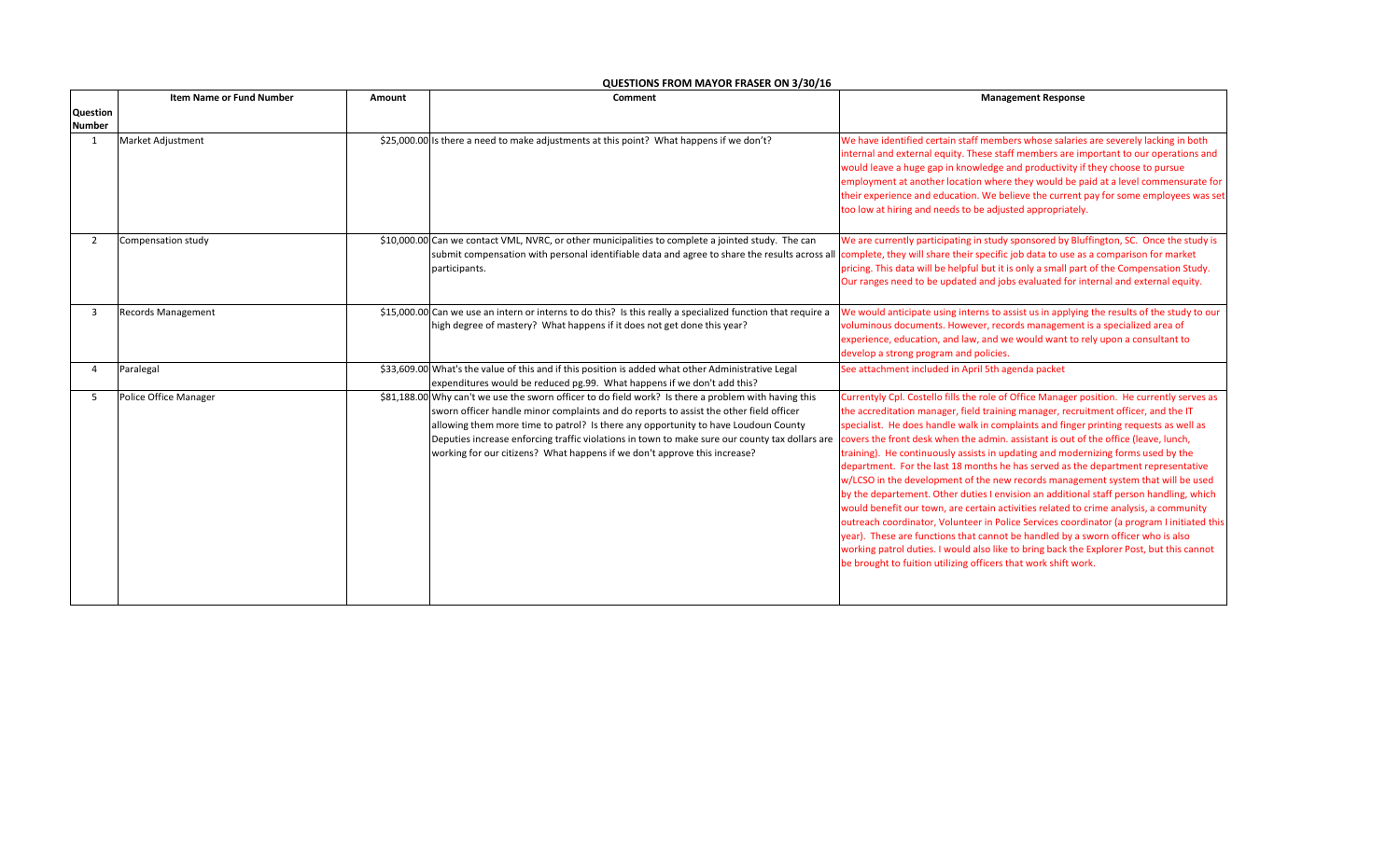|                | <b>Item Name or Fund Number</b>           | Amount | Comment                                                                                                                                                                                                                                                                                                                                                                                                   | <b>Management Response</b>                                                                                                                                                                                                                                                                                                                                                                                                                                                                                                                                                                                                                                                                                                                                                                                                                                                                                                                                                                                                                                                                                   |
|----------------|-------------------------------------------|--------|-----------------------------------------------------------------------------------------------------------------------------------------------------------------------------------------------------------------------------------------------------------------------------------------------------------------------------------------------------------------------------------------------------------|--------------------------------------------------------------------------------------------------------------------------------------------------------------------------------------------------------------------------------------------------------------------------------------------------------------------------------------------------------------------------------------------------------------------------------------------------------------------------------------------------------------------------------------------------------------------------------------------------------------------------------------------------------------------------------------------------------------------------------------------------------------------------------------------------------------------------------------------------------------------------------------------------------------------------------------------------------------------------------------------------------------------------------------------------------------------------------------------------------------|
| Question       |                                           |        |                                                                                                                                                                                                                                                                                                                                                                                                           |                                                                                                                                                                                                                                                                                                                                                                                                                                                                                                                                                                                                                                                                                                                                                                                                                                                                                                                                                                                                                                                                                                              |
| <b>Number</b>  |                                           |        |                                                                                                                                                                                                                                                                                                                                                                                                           |                                                                                                                                                                                                                                                                                                                                                                                                                                                                                                                                                                                                                                                                                                                                                                                                                                                                                                                                                                                                                                                                                                              |
|                | Police Office Manager (Continued)         |        |                                                                                                                                                                                                                                                                                                                                                                                                           | The Town works closely with the Sheriff's Office to provide mutually supportive services<br>and activities. While we do rely upon LCSO for crime investigations, crime analysis, and<br>critical emergencies, the Town provides a more direct level of patrol and community<br>policing than LCSO could with its current resources. There are limited Sheriff's deputies<br>in all of Western Loudoun, so it would take enhancements in the Sheriff's Office to<br>provide more enforcement within the Town limits. If this request for the office<br>manager is not approved, administrative duties will continue to fall on command staff<br>(Chief and Lt. Schroeck). This will keep them from focusing on leadership development<br>and management of the department and officers. This is a position that CANNOT go<br>vacant. Aslo, the purpose of hiring a civilian is to place this officer position back in<br>patrol. If a civilian is not hired, a sworn position will be pulled in to cover once Cpl.<br>Costello retires. This will cause us to have one squad with only two officers assigned. |
| 6              | Vehicle Replacement                       |        | \$84,000.00 How many new vehicles has the Police Department received over the past 2 years and how<br>does this compare to other departments? What are the gains in vehicle upkeep and life<br>expectancy given the new mechanic being on staff? Is there a critical need for this, what<br>happens to delay this a year or two?                                                                          | Over the past two years, we have received one new police vehicle each year. This 2016<br>Ford Police Interceptor Utility is being outfitted and should be operational shortly.<br>Having a mechanic on staff has helped with general maintenance costs such as oil<br>changes, brake work, and other routine repairs. Idling (a police necessity), car sharing,<br>and the drain of technology take its toll on the lifespan of a police vehicle. The town's<br>CIP calculates replacement cycles for departments, and the PPD is scheduled to replace<br>three vehicles. One vehicle was removed per Town Manager's recommendation,<br>leaving two in the budget. The department has in the past delayed purchasing, but it<br>did not prove to be cost effective as the department paid some extremely high<br>maintenance costs to keep the vehicles operational. Officers need to depend on their<br>cruisers to work and work well.                                                                                                                                                                     |
| $\overline{7}$ | <b>Assistant Director of Public Works</b> |        | \$81,000.00 Can't we have any of the current part-time positions move to fulltime to satisfy the<br>requirements of this role? I believe it was mentioned somewhere that the part time<br>employees can get partially paid from the VDOT revenue sharing for VDOT projects that they<br>are working on or water & sewer funds? Can't a Project manager fulfill the requirements of<br>this role for less? | We would not get the same level of service as this is a higher level position that requires<br>a different skill set. Regardless, this is not a new position only filling an old position that<br>was frozen. This has a small impact to the tax base as it is funded out of three different<br>funds. Danny and Alex intend to re-organize the structure of the department to see if<br>we can use a lower level position or consolidate positions to maximize performance.                                                                                                                                                                                                                                                                                                                                                                                                                                                                                                                                                                                                                                 |
| 8              | PD Facility Site Study                    |        | \$50,000.00 Can we find a firm, maybe one of the firms we pay annual subscription to, to conduct a<br>preliminary analysis pro-bono? What the risk of pushing this back a year.                                                                                                                                                                                                                           | The purpose of this enhancement is to give Council options for potential locations for a<br>new Police Headquarters. If Council is satisfied with moving forward with one location<br>(Town-owned property on 20th street) without looking at further options, this feasibility<br>study could be deleted from the budget. The type of review and analysis needed for<br>this study is one that we would willingly take pro bono from a firm, but due to the<br>expertise needed we would want to ensure the firm is experienced and knowledgeable<br>in site development and public safety buildings. Staff can check if there are<br>opportunities but this is a very specialized design so there are a limited amount of firms<br>that offer this service. We can also check to see if there are any grants available to help<br>offset the cost of the study.                                                                                                                                                                                                                                            |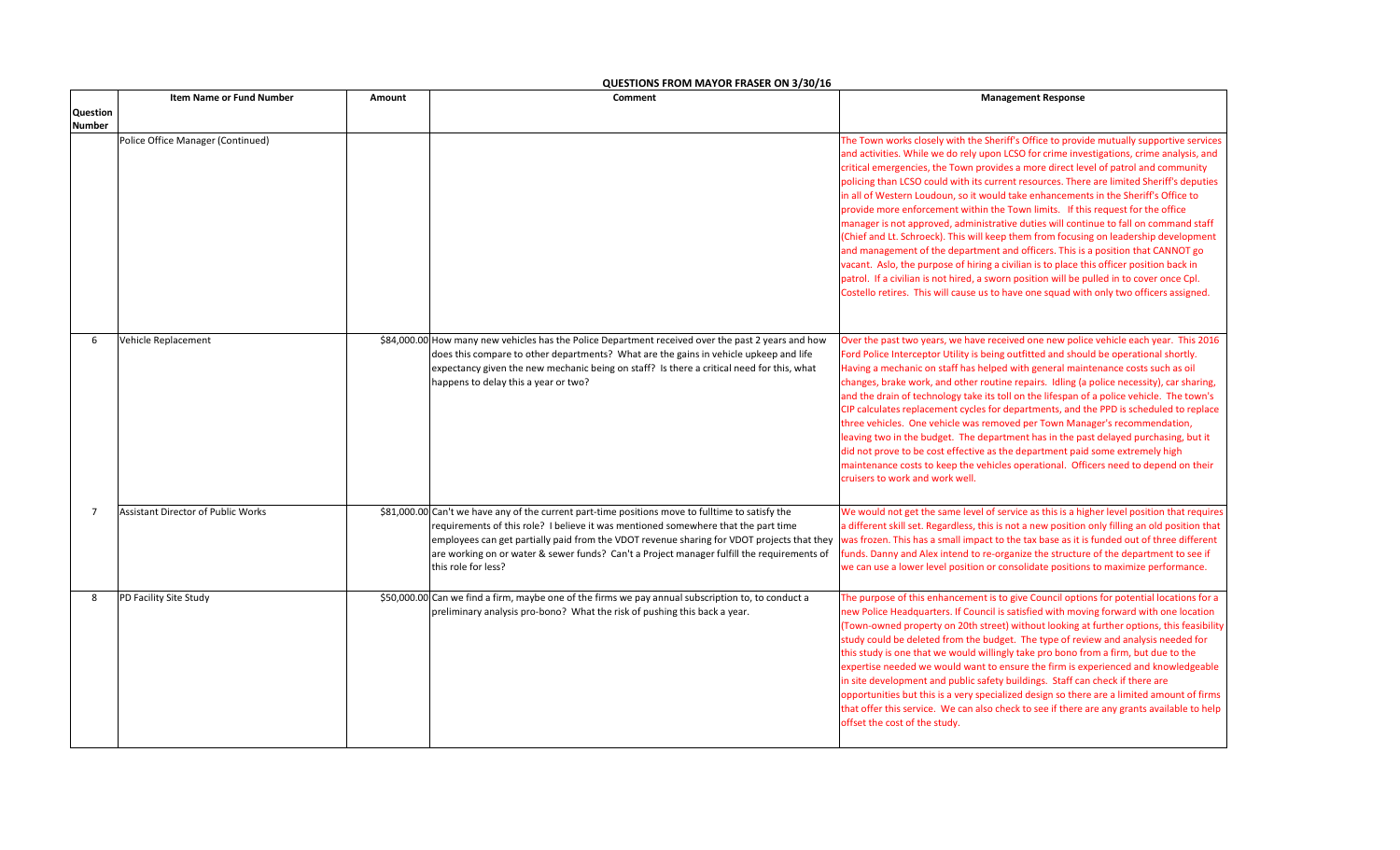|                 | <b>Item Name or Fund Number</b>          | Amount | Comment                                                                                                                                                                                                                   | <b>Management Response</b>                                                                                                                                                                                                                                                                                                                                                                                                                                                                                                                                                                                                                                                                                                                                                                                                                                                                                                                                                                                                                                                                                                                                                                                                                 |
|-----------------|------------------------------------------|--------|---------------------------------------------------------------------------------------------------------------------------------------------------------------------------------------------------------------------------|--------------------------------------------------------------------------------------------------------------------------------------------------------------------------------------------------------------------------------------------------------------------------------------------------------------------------------------------------------------------------------------------------------------------------------------------------------------------------------------------------------------------------------------------------------------------------------------------------------------------------------------------------------------------------------------------------------------------------------------------------------------------------------------------------------------------------------------------------------------------------------------------------------------------------------------------------------------------------------------------------------------------------------------------------------------------------------------------------------------------------------------------------------------------------------------------------------------------------------------------|
| <b>Question</b> |                                          |        |                                                                                                                                                                                                                           |                                                                                                                                                                                                                                                                                                                                                                                                                                                                                                                                                                                                                                                                                                                                                                                                                                                                                                                                                                                                                                                                                                                                                                                                                                            |
| <b>Number</b>   |                                          |        |                                                                                                                                                                                                                           |                                                                                                                                                                                                                                                                                                                                                                                                                                                                                                                                                                                                                                                                                                                                                                                                                                                                                                                                                                                                                                                                                                                                                                                                                                            |
| 9               | Events Specialist PT to FT               |        | \$41,618.00 What type of growth are we projecting for actual town events that will require this<br>coordination and management by the Events Specialist. Will any of these increase events be<br>held at Fireman's Field? | See attachment included in April 5th agenda packet                                                                                                                                                                                                                                                                                                                                                                                                                                                                                                                                                                                                                                                                                                                                                                                                                                                                                                                                                                                                                                                                                                                                                                                         |
| 10              | PW Water - Vehicle Replacement           |        | \$41,000.00 What happens if this is delayed 1 or 2 years?                                                                                                                                                                 | This vehicle is in fair condition with over 92,000 miles. As it assists in the snow plowing<br>operations, it is important to have a replacement vehicle so that we don't face<br>mechanical issues during the winter months.                                                                                                                                                                                                                                                                                                                                                                                                                                                                                                                                                                                                                                                                                                                                                                                                                                                                                                                                                                                                              |
| 11              | Merit Increase                           |        | TBD Why 3% and not 1% or 2%.                                                                                                                                                                                              | Town Manager assigned the 3% based on discussions with managers and HR after<br>reviewing the following: 1) Consumer Price Index of the Washington/Baltimore area; 2)<br>Summary of proposed pay raise amounts being recommended by other communities in<br>the NVRC; 3) Experience of needed retention and recruitment challenges throughout<br>the past year; 4) Offset impact to any proposed health care adjustments/program<br>changes that may be implemented.                                                                                                                                                                                                                                                                                                                                                                                                                                                                                                                                                                                                                                                                                                                                                                       |
| 12              | <b>Expenses:</b>                         |        |                                                                                                                                                                                                                           |                                                                                                                                                                                                                                                                                                                                                                                                                                                                                                                                                                                                                                                                                                                                                                                                                                                                                                                                                                                                                                                                                                                                                                                                                                            |
| 13              | 100-4012100-2300 Admin, Health Insurance |        | \$103,157.00 Why the \$30k increase. How competitive is this versus other jurisdiction?                                                                                                                                   | Questions related to Health Insurance were addressed at the 3/31 meeting and in the<br>packet of responses for the 3/31 meeting. Further information about neighboring<br>jurisdictions is being compiled by staff.                                                                                                                                                                                                                                                                                                                                                                                                                                                                                                                                                                                                                                                                                                                                                                                                                                                                                                                                                                                                                        |
| 14              | 100-4012100-3130 Consulting General      |        | \$15,000.00 What can be cut here?? What is this projected for?                                                                                                                                                            | These funds are for the Records Mgmt. Consultant                                                                                                                                                                                                                                                                                                                                                                                                                                                                                                                                                                                                                                                                                                                                                                                                                                                                                                                                                                                                                                                                                                                                                                                           |
| 15              | 100-4012100-3135 Compensation Study      |        | \$10,000.00 Can we get this study from a collaborative effort with other municipalities?                                                                                                                                  | We are currently participating in a study sponsored by Bluffington, SC. Once the study is<br>complete, they will share their specific job data to use as a comparison for market<br>pricing. This data will be helpful but it is only a small part of the Compensation Study.<br>Our ranges need to be updated and jobs evaluated for internal and external equity.                                                                                                                                                                                                                                                                                                                                                                                                                                                                                                                                                                                                                                                                                                                                                                                                                                                                        |
| 16              | 100-4012100-5308 Insurance-Municipal     |        | \$120,000.00 Why the increase? How does this compare to other municipalities?                                                                                                                                             | Virginia Municipal League Insurance Programs (VMLIP) began in 1980 and is the most<br>financially stable group self-insurance pool in the Commonwealth of VA, currently<br>servicing nearly 500 VA local political subdivisions. Prior to VML (Virginia Municipal<br>League) and VACo (Virginia Association of Counties), the Town and other jurisdictions<br>experienced rapid fluctuations in premiums and unjustified cancellations of coverage<br>due to lack of stability in this specialized market. Over the last five fiscal years, this local<br>government general liability premium has fluctuated minimally. The average change<br>over the last 5 years is approximately a 2% overall increase even with a significant<br>increase in the Town's excess liability coverage. The estimated premium originally<br>presented to TC is just over 3%. Our initial premium estimates, received 4/1/16, for FY<br>2017 is approximately \$110,000. Please note - this amount also includes the annual<br>estimated premium of \$3,773, paid to the Commonwealth of Virginia for supplemental<br>Law Enforcement Liability and Public Officials Liability coverage through the Virginia<br>Liability Risk Management Plan (VaRISK 2). |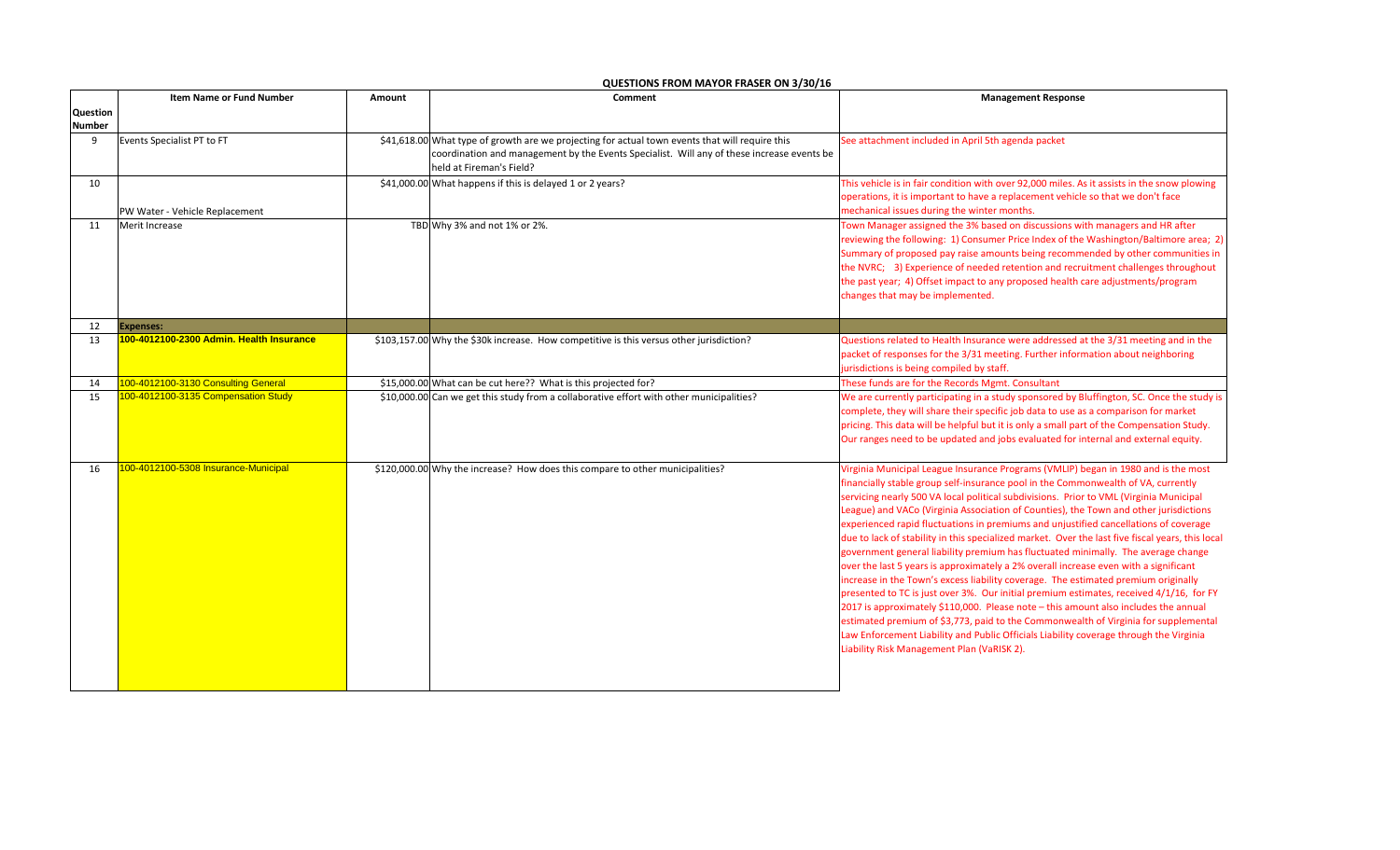|                 | <b>Item Name or Fund Number</b>            | Amount | Comment                                                                                                                                 | <b>Management Response</b>                                                                                                                                                                                                                                                                                                                                                                                                                                                                                                                                                                                                                                                                                |
|-----------------|--------------------------------------------|--------|-----------------------------------------------------------------------------------------------------------------------------------------|-----------------------------------------------------------------------------------------------------------------------------------------------------------------------------------------------------------------------------------------------------------------------------------------------------------------------------------------------------------------------------------------------------------------------------------------------------------------------------------------------------------------------------------------------------------------------------------------------------------------------------------------------------------------------------------------------------------|
| <b>Question</b> |                                            |        |                                                                                                                                         |                                                                                                                                                                                                                                                                                                                                                                                                                                                                                                                                                                                                                                                                                                           |
| <b>Number</b>   |                                            |        |                                                                                                                                         |                                                                                                                                                                                                                                                                                                                                                                                                                                                                                                                                                                                                                                                                                                           |
| 17              | 100-4012200-3155 Council Legal Svcs.       |        | \$10,000.00 Why the \$10k increase??                                                                                                    | The Town Council is taking on more challenging projects and programs and I expect to<br>see your legal fees increase as a result. An example of projects that require outside<br>support include the selling of assets, leasing existing property to non-profit<br>organizations, reviewing tax exempt financing options, changing zoning of Town<br>property to make them more valuable, extensive review and actions related to our<br>Comp Plan update, zoning ordinance amendments and text amendments. We are also<br>facing the Sierra Case that could result in some additional outside funding for legal<br>action next year.                                                                     |
| 18              | 100-4012200-5230 Comm. Dev. Legal Svcs.    |        | \$35,000.00 Why the \$35k increase??? What is the risk exposure if this is not spent and what's the<br>likelihood of the risk occuring? | Response provided on page 2 of Master Questions List dated 3/31/16                                                                                                                                                                                                                                                                                                                                                                                                                                                                                                                                                                                                                                        |
| 19              | 100-4012240-3140 Finance Financial Advisor |        | \$25,000.00 How is this different from the Financial Advisory services elsewhere in the budget?                                         | Staff divides Financial Advisor fees between funds based on work performed. For<br>example, invoice may be divided between funds based on the subject matter covered in<br>a presentation, analysis or dollars split of a bond issue. GF typically includes<br>expenditures associated with financial advisor work or arbitrage rebate calculations for<br>post issuance debt compliance requirements.                                                                                                                                                                                                                                                                                                    |
| 20              | 100-4012240-3150 Fix Asset Inventory       |        | \$5,500.00 What's this??                                                                                                                | These expenditures are associated with annual fixed asset inventory process. We<br>contract with an outside firm who performs an onsite inventory throughout all town<br>facilities. This exercise is important to account for the Town assets and provides proof<br>of proper asset control during the Town's annual audit.                                                                                                                                                                                                                                                                                                                                                                              |
| 21              | 100-4012410-1100 Finance Staff             |        | \$602,712.00 Why the increase again??                                                                                                   | This is for the AP/Payroll position approved in January and for the Procurement<br>Specialist position. Response provided on page 5 of Master Questions List dated 3/31/16                                                                                                                                                                                                                                                                                                                                                                                                                                                                                                                                |
| 22              | 100-4012410-1200 Finance-OT                |        | \$10,000.00 I would expect less overtime with the additional staff and the new system.                                                  | Overtime is in fact higher during a software transition as the project requires significant<br>resources while maintaining other critical job duties. A successful software<br>implementation takes dedication to ensure that all deadlines are met and the project is<br>successful. A small organization with staff positions one deep does not have the<br>resources to commit specific positions to software transition project so overtime is<br>necessary to manage the expected workload. It is also important to note that only Dept.<br>Directors and higher are "exempt" employees - all other staff are currently hourly<br>employees. So any hours worked over 40 per week are paid overtime. |
| 23              | 100-4012410-2300 Health Insurance          |        | \$86,586.00 Why the reduction? How is this compared to other towns?                                                                     | Questions related to Health Insurance were addressed at the 3/31 meeting and in the<br>packet of responses for the 3/31 meeting. Further information about neighboring<br>jurisdictions is being compiled by staff.                                                                                                                                                                                                                                                                                                                                                                                                                                                                                       |
| 24              | 100-4012410-5809 Computer Software /Maint. |        | \$25,000.00 What type of software is this. Can a Cloud infrastructure to cut cost?                                                      | The maintenance/support fees for the Logics and Capital software for FY17. The old<br>systems will need to be maintained until the new system is fully implemented. Cloud is<br>not available with our legacy software products but is an option with the new<br>Tyler/Munis product.                                                                                                                                                                                                                                                                                                                                                                                                                     |
| 25              | 100-4012510-1100 IT Staff                  |        | \$182,068.00 What's accounted for in this increase?                                                                                     | This increase is for the enhancements approved in January. Response provided on page<br>6 of Master Questions List dated 3/31/16                                                                                                                                                                                                                                                                                                                                                                                                                                                                                                                                                                          |
| 26              | 100-4012510-1200 OT                        |        | \$5,000.00 With this increase in staff why more overtime??                                                                              | Software implementation (see response to question 22)                                                                                                                                                                                                                                                                                                                                                                                                                                                                                                                                                                                                                                                     |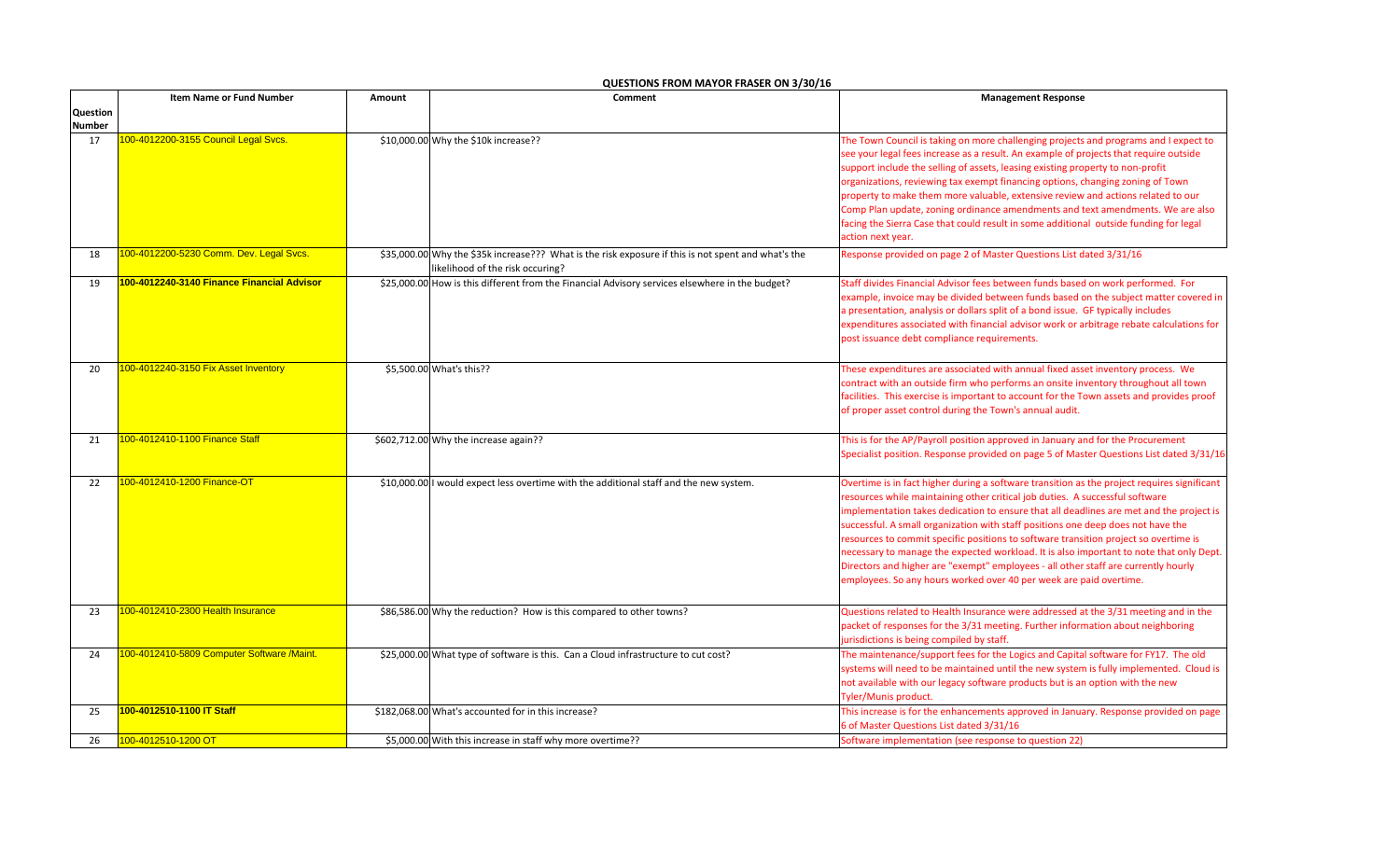|          | <b>Item Name or Fund Number</b>             | Amount | Comment                                                                                                                                         | <b>Management Response</b>                                                                                                                           |
|----------|---------------------------------------------|--------|-------------------------------------------------------------------------------------------------------------------------------------------------|------------------------------------------------------------------------------------------------------------------------------------------------------|
| Question |                                             |        |                                                                                                                                                 |                                                                                                                                                      |
| Number   |                                             |        |                                                                                                                                                 |                                                                                                                                                      |
| 27       | 100-4012510-2300 Health Insurance           |        | \$38,417.00 Why the increase. How does this compare to other municipalities?                                                                    | Questions related to Health Insurance were addressed at the 3/31 meeting and in the                                                                  |
|          |                                             |        |                                                                                                                                                 | packet of responses for the 3/31 meeting. Further information about neighboring                                                                      |
|          | 100-4012510-2400 Life Insurance             |        |                                                                                                                                                 | jurisdictions is being compiled by staff.                                                                                                            |
| 28       |                                             |        | \$2,385.00 How does this compare to other municipalities?                                                                                       | These rates are set by the VRS Board of Trustees for all participating political                                                                     |
| 29       | 100-4012510-3141 Website Design & Maint.    |        | \$13,000.00 The design is a one time event, how much is the maintenance which is recurring                                                      | subdivisions. They can be changed by the General Assembly.<br>This line includes about \$4,000-\$6,000 for ongoing maintenance, as well as other web |
|          |                                             |        |                                                                                                                                                 | hosting expenditures, such as domains for other sites that are maintained by the Town                                                                |
|          |                                             |        |                                                                                                                                                 | (for special events, etc), email SPAM filtering, etc. Staff will provide more information.                                                           |
|          |                                             |        |                                                                                                                                                 |                                                                                                                                                      |
| 30       | 100-4012510-3144 Consulting & Tech. Support |        | \$16,000.00 Why is this needed, don't we have the internal expertise?                                                                           | These funds pay for the IT consultant for finance staff. He manages their systems, PCs,                                                              |
|          |                                             |        |                                                                                                                                                 | and domain. As we transition to Munis, we will also rely on him to help us convert data                                                              |
|          |                                             |        |                                                                                                                                                 | from our current legacy systems to Munis.                                                                                                            |
| 31       | 100-4012510-3310 Laserfische System Maint.  |        | \$6,000.00 What is this and how old is it? Can we retire this and save?                                                                         | This is our document imaging system. This allows us to scan and save all documents to                                                                |
|          |                                             |        |                                                                                                                                                 | reduce physical storage requirements. This is used by finance to track all invoices/POs                                                              |
|          |                                             |        |                                                                                                                                                 | and other related documents for payments. This is important to our current operations.                                                               |
|          |                                             |        |                                                                                                                                                 |                                                                                                                                                      |
| 32       | 100-4012510-5808 Hardware Operations        |        | \$65,000.00 Please provide a list of all our IT Assets, In Service Date, and End Of Life Date - Can these go<br>to the cloud or be virtualized? | Previous request on 3/29/16 - Staff compiling information for future response.                                                                       |
| 33       | 100-4012510-5809 Software Operations        |        | \$12,000.00 What Software and how can we save??                                                                                                 | Staff compiling information for future response.                                                                                                     |
| 34       | 100-4031100-1100 Police Staff               |        | \$1,132,573.00 Is this increase for the Project coordinator?                                                                                    | The increase in staff is for the proposed Office Manager enhancement.                                                                                |
| 35       | 100-4031100-1200 OT                         |        | \$130,000.00 Why the increase in Overtime? Can we work with the county for additional coverage?                                                 | The overtime budget is an unrealistic number and has been set too low. Over the years                                                                |
|          |                                             |        |                                                                                                                                                 | it has been impossible to stay within the OT budget. This needs to be adjusted to an                                                                 |
|          |                                             |        |                                                                                                                                                 | amount that is manageable. Paying officers working holidays and backfilling for staffing                                                             |
|          |                                             |        |                                                                                                                                                 | shortages is our highest category. There are many pro-active operations that could                                                                   |
|          |                                             |        |                                                                                                                                                 | benefit the quality of life within the town, but the PPD must choose wisely on when and                                                              |
|          |                                             |        |                                                                                                                                                 | where to staff using OT because of the impact on the OT budget. The Sheriff's Office is                                                              |
|          |                                             |        |                                                                                                                                                 | not in a position to help us with extra staffing.                                                                                                    |
|          |                                             |        |                                                                                                                                                 |                                                                                                                                                      |
| 36       | 100-4031100-2300 Health Insurance           |        | \$184,417.00 How is this compared to other municipalities??                                                                                     | Questions related to Health Insurance were addressed at the 3/31 meeting and in the                                                                  |
|          |                                             |        |                                                                                                                                                 | packet of responses for the 3/31 meeting. Further information about neighboring                                                                      |
|          | 100-4031100-2400 Life Insurance             |        |                                                                                                                                                 | jurisdictions is being compiled by staff.                                                                                                            |
| 37       |                                             |        | \$14,478.00 How is this compared to other municipalities??                                                                                      | These rates are set by the VRS Board of Trustees for all participating political                                                                     |
| 38       | 100-4031100-2500 Long term Disability       |        | \$6,624.00 Why is this new, what changes necessitated it?                                                                                       | subdivisions. They can be changed by the General Assembly.<br>Hybrid Employees under the new VRS structure receive LTD benefits under the plan.      |
|          |                                             |        |                                                                                                                                                 | Plan 1 and 2 employees do not receive LTD and must rely on sick leave if the are                                                                     |
|          |                                             |        |                                                                                                                                                 | disabled. This is an inconsistency in our benefit plan. This coverage would allow us to                                                              |
|          |                                             |        |                                                                                                                                                 | provide consistent coverage to our employees and not create disparate treatment                                                                      |
|          |                                             |        |                                                                                                                                                 | among our employees.                                                                                                                                 |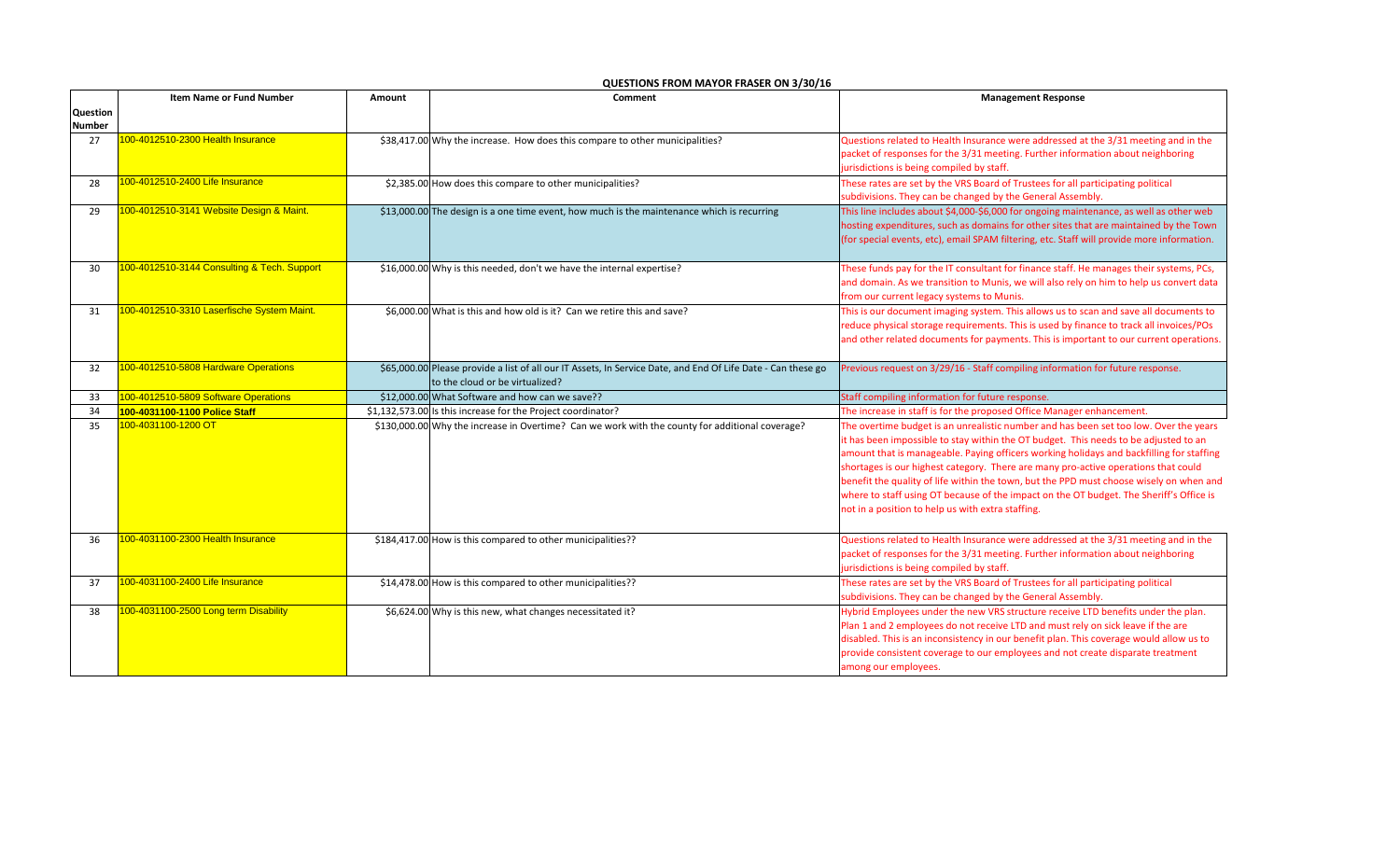|                 | <b>Item Name or Fund Number</b>         | Amount | Comment                                                                                              | <b>Management Response</b>                                                                                                                                                                                                                                                                                                                                                                                                                                                                                                                                                                                                                                                                                                                                                                                                               |
|-----------------|-----------------------------------------|--------|------------------------------------------------------------------------------------------------------|------------------------------------------------------------------------------------------------------------------------------------------------------------------------------------------------------------------------------------------------------------------------------------------------------------------------------------------------------------------------------------------------------------------------------------------------------------------------------------------------------------------------------------------------------------------------------------------------------------------------------------------------------------------------------------------------------------------------------------------------------------------------------------------------------------------------------------------|
| <b>Question</b> |                                         |        |                                                                                                      |                                                                                                                                                                                                                                                                                                                                                                                                                                                                                                                                                                                                                                                                                                                                                                                                                                          |
| <b>Number</b>   |                                         |        |                                                                                                      |                                                                                                                                                                                                                                                                                                                                                                                                                                                                                                                                                                                                                                                                                                                                                                                                                                          |
| 39              | 100-4031100-5420 Rent/Cleaning          |        | \$115,000.00 Separate out - What is Cleaning and what is rent expense?                               | In the current budget we pay \$4,800 for yearly cleaning and our current yearly rent is<br>\$79,893.48. Our current lease is due to expire in June of 2016 and the new lease with<br>the new property owner is being negotiated now. The extra money in this account is for<br>improvements to the police facility. The additional funding is used for repairs that the<br>PPD is responsible for. For example: AC repairs, generator repairs, water heater, etc.<br>(triple-net lease). Appropriate levels of funds are budgeted to plan for a new lease and<br>associated expenditures.                                                                                                                                                                                                                                                |
| 40              | 100-4031100-5808 Computer Operations    |        | \$10,000.00 How is this different from the IT budget above?                                          | This covers mobile data computers (MDC) that are unique to the PPD. This fund is to<br>supplement our current inventory and purchase for any new officers. It also replaces<br>any MDC that becomes obsolete.                                                                                                                                                                                                                                                                                                                                                                                                                                                                                                                                                                                                                            |
| 41              | 100-4031100-5809 Computer Software      |        | \$7,000.00 How is this different from the IT budget above?                                           | This is for any and all law enforcement specific software that aides in supporting the law<br>enforcement mission.                                                                                                                                                                                                                                                                                                                                                                                                                                                                                                                                                                                                                                                                                                                       |
| 42              | 100-4031100-6008 Vehicle Maint/Gas      |        | \$45,000.00 Should we be seeing a decrease in maintenance with the new staff that was hired?         | We may see a savings with general maintenance that may aid in longevity of our<br>cruisers, however, only time will tell. Often a part time mechanic cannot meet repair<br>needs that are of an urgent nature. Officers need access to their cruisers and cannot<br>have them out of service for days on end. More technical/complicated car issues need<br>specially trained mechanics and must be outsourced.                                                                                                                                                                                                                                                                                                                                                                                                                          |
| 43              | 100-4031100-6010 Equipment              |        | \$40,000.00 What equipment are we projecting for?                                                    | We have a need for ammunition, range equipment, traffic radar, alco-sensors, and<br>specialty duty gear pieces. We will continue working to upgrade our In-car camera<br>systems as well as implement body cams for patrol officers. Some of this will be<br>purchased prior to the end of FY16, however, all will not and additional funding will be<br>needed.                                                                                                                                                                                                                                                                                                                                                                                                                                                                         |
| 44              | 100-4041050-1100 PW/Admin/Eng Staff     |        | \$338,542.00 Why the \$100k increase?? Can we shift Part-time to fulltime or have a PM in this role? | This is for the PW Asst. Director enhancement. As discussed at the 3/29 Work Session,<br>this is a role that cannot be handled by moving the engineers to full-time. This was an<br>existing position that was consolidated during the recession (with reservation and with<br>the understanding that it might need to be revisited at the appropriate time). The<br>responsibilities of the Assistant Director would be to handle major issues, policy-level<br>management, and serve as the Director during his absence or leave. The capabilities for<br>this role are different than those of our current part-time staff, who primarily handle<br>GIS, inspections, and other engineering type work. It is very important to the success of<br>projects and our Public Works operations to have an Assistant Director in this role. |
| 45              | 100-4041050-2300 Health Insurance       |        | \$64,739.00 How is this compare to other municipalities?                                             | Questions related to Health Insurance were addressed at the 3/31 meeting and in the<br>packet of responses for the 3/31 meeting. Further information about neighboring<br>jurisdictions is being compiled by staff.                                                                                                                                                                                                                                                                                                                                                                                                                                                                                                                                                                                                                      |
| 46              | 100-4041050-2500 Long Term Disability   |        | \$1,472.00 Why is this needed for the first time - Was not in prior budget                           | See response provided for Question 38                                                                                                                                                                                                                                                                                                                                                                                                                                                                                                                                                                                                                                                                                                                                                                                                    |
| 47              | 100-4041050-3142 Consulting/Engineering |        | \$30,000.00 What is this needed for?                                                                 | We utilize consultants for items that are specialized whereby we don't have staff<br>available in handling these types of analysis. Just like doctors and attorneys, engineers<br>specialize in various fields. One critical field is transportation analysis. Since the<br>transportation study keeps getting pushed back, we may have to increase this number.                                                                                                                                                                                                                                                                                                                                                                                                                                                                         |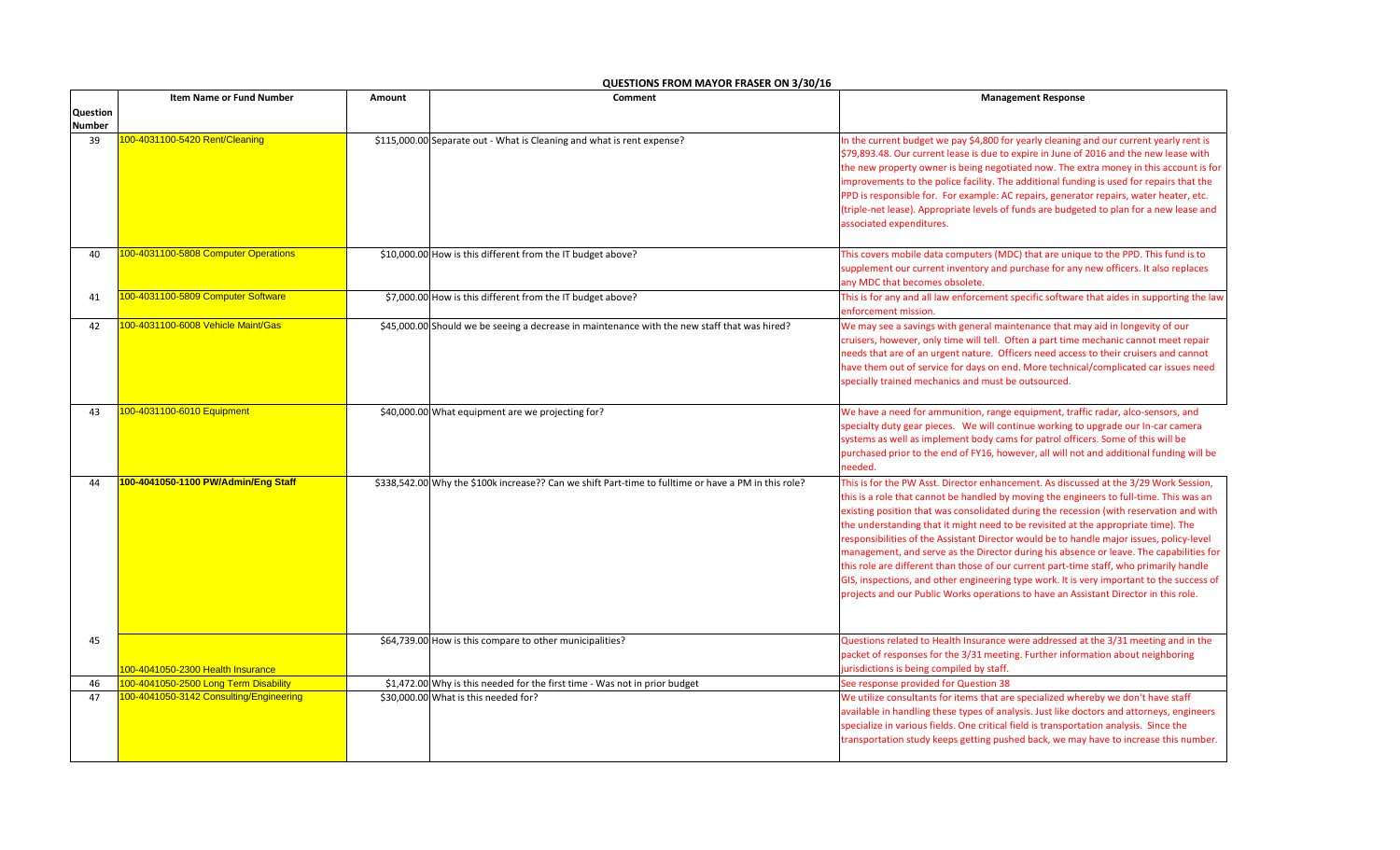|                 | <b>Item Name or Fund Number</b>            | Comment<br>Amount |                                                                                                                                                                                                                                                                                                                     | <b>Management Response</b>                                                                                                                                                                                                                                                                                                                                                                                                                                                                                                                                                                                                                                                                                                                                                                                                                                                                                                                                                                                                                                                                  |
|-----------------|--------------------------------------------|-------------------|---------------------------------------------------------------------------------------------------------------------------------------------------------------------------------------------------------------------------------------------------------------------------------------------------------------------|---------------------------------------------------------------------------------------------------------------------------------------------------------------------------------------------------------------------------------------------------------------------------------------------------------------------------------------------------------------------------------------------------------------------------------------------------------------------------------------------------------------------------------------------------------------------------------------------------------------------------------------------------------------------------------------------------------------------------------------------------------------------------------------------------------------------------------------------------------------------------------------------------------------------------------------------------------------------------------------------------------------------------------------------------------------------------------------------|
| <b>Question</b> |                                            |                   |                                                                                                                                                                                                                                                                                                                     |                                                                                                                                                                                                                                                                                                                                                                                                                                                                                                                                                                                                                                                                                                                                                                                                                                                                                                                                                                                                                                                                                             |
| <b>Number</b>   |                                            |                   |                                                                                                                                                                                                                                                                                                                     |                                                                                                                                                                                                                                                                                                                                                                                                                                                                                                                                                                                                                                                                                                                                                                                                                                                                                                                                                                                                                                                                                             |
| 48              | 100-4041050-3144 Transportation Study      |                   | \$0.00 What was this transportation study for?                                                                                                                                                                                                                                                                      | The last transportation study was completed in 2009. It is recommended to conduct one<br>every 5 years. The transportation study provides guidance to the future demands on the<br>roads and provides improvements that need to be done as a result of projected growth.                                                                                                                                                                                                                                                                                                                                                                                                                                                                                                                                                                                                                                                                                                                                                                                                                    |
| 49              | 100-4041050-3145 PD Facility Site Study    |                   | \$50,000.00 Can this be done pro bono, looking at potential sites - Can't we ask the firm that is making<br>the station in Round Hill to give us a rough estimate at no cost? With 3.4 square miles can<br>staff and the community select 4 desired locations via the Comprehensive Plan then we do<br>feasibility? | Response provided above re: feasibility study (question 8). We can definitely get<br>information from LCSO and other jurisdictions on the size of their facilities and costs.<br>However, location must be determined by Council. It is not staff's intent to wait until the<br>end of the Comp Plan process to select a location - we hope to get that accomplished<br>quickly so that we can begin preparing for a CIP project. Additionally, the Comp Plan<br>update was not intended to answer specific questions like this. If there is time and<br>money available at the end, then it is possible that certain specific items could be<br>addressed. However, that process is about 3 months in with another 15 months to go.<br>Staff would like to plan on a decision for a police headquarters more quickly than that.<br>Staff can check if there are opportunities but this is a very specialized design so there<br>are a limited amount of firms that offer this service. We can also check to see if there<br>are any grants available to help offset the cost of the study. |
| 50              | 100-4041100-3142 PW Engineering/Consulting |                   | \$60,000.00 What will this Consultant do that we cannot using existing internal resource?                                                                                                                                                                                                                           | This is for specialized studies or analysis and design. Last year, the majority of the funds<br>were used for drainage issues that were complaint driven on 12th Street, J Street and<br>32nd street.                                                                                                                                                                                                                                                                                                                                                                                                                                                                                                                                                                                                                                                                                                                                                                                                                                                                                       |
| 51              | 100-4041200-1100 PW Maint. Staff           |                   | \$596,023.00 Why the \$60k increase??                                                                                                                                                                                                                                                                               | Maintenance Worker enhancement; includes 3% pay increase for staff                                                                                                                                                                                                                                                                                                                                                                                                                                                                                                                                                                                                                                                                                                                                                                                                                                                                                                                                                                                                                          |
| 52              | 100-4041200-1200 OT                        |                   | \$40,000.00 Why increase in Overtime??                                                                                                                                                                                                                                                                              | The overtime budget is an unrealistic number and has been set too low. Over the years<br>it has been impossible to stay within the OT budget. This needs to be adjusted to an<br>amount that is manageable. This accounts for handling issues and emergencies outside<br>of normal hours, such as sewer backups, water leaks, and snow removal.                                                                                                                                                                                                                                                                                                                                                                                                                                                                                                                                                                                                                                                                                                                                             |
| 53              | 100-4041200-2300 Health Insurance          |                   | \$162,101.00 How does this compare with other municipalities                                                                                                                                                                                                                                                        | Questions related to Health Insurance were addressed at the 3/31 meeting and in the<br>packet of responses for the 3/31 meeting. Further information about neighboring<br>jurisdictions is being compiled by staff.                                                                                                                                                                                                                                                                                                                                                                                                                                                                                                                                                                                                                                                                                                                                                                                                                                                                         |
| 54              | 100-4041200-2400 Life Insurance            |                   | \$7,507.00 How does this compare with other municipalities                                                                                                                                                                                                                                                          | These rates are set by the VRS Board of Trustees for all participating political<br>subdivisions. They can be changed by the General Assembly.                                                                                                                                                                                                                                                                                                                                                                                                                                                                                                                                                                                                                                                                                                                                                                                                                                                                                                                                              |
| 55              | 100-4041200-2500 Long Term Disability      |                   | \$3,680.00 Is this a new line item and why??                                                                                                                                                                                                                                                                        | See response provided for Question 38                                                                                                                                                                                                                                                                                                                                                                                                                                                                                                                                                                                                                                                                                                                                                                                                                                                                                                                                                                                                                                                       |
| 56              | 100-4041200-3310 Equipment Repairs         |                   | \$24,000.00 What equipment can we have a list showing in service date and end of life and maintenance<br>plan in place?                                                                                                                                                                                             | This is for equipment repairs that can't be done by our current staff, such as repairs to<br>our large equipment, transmission repairs, engine repairs, etc.                                                                                                                                                                                                                                                                                                                                                                                                                                                                                                                                                                                                                                                                                                                                                                                                                                                                                                                                |
| 57              | 100-4041200-5814 Safety                    |                   | \$20,000.00 What is this???                                                                                                                                                                                                                                                                                         | This is for the safety program and OSHA compliance, (training, PPE, signage, etc.)                                                                                                                                                                                                                                                                                                                                                                                                                                                                                                                                                                                                                                                                                                                                                                                                                                                                                                                                                                                                          |
| 58              | 100-4041200-5832 Parking Lot Maintenance   |                   | \$10,000.00 Which Parking Lot??                                                                                                                                                                                                                                                                                     | All the Town owned parking lots, including the Miler lot, lot on Hatcher, 21St Street<br>parking lot and Town Hall Parking lot.                                                                                                                                                                                                                                                                                                                                                                                                                                                                                                                                                                                                                                                                                                                                                                                                                                                                                                                                                             |
| 59              | 100-4041200-6007 Building Expenses         |                   | \$20,000.00 Which building and what type of expense?                                                                                                                                                                                                                                                                | This is for repairs to Maintenance building and the Barns at Village Case, House on 20th<br>Street at Fireman's Field and old Maintenance building. Examples: repairs to fences,<br>preventive maintenance to heat and cooling system, garage doors, etc.                                                                                                                                                                                                                                                                                                                                                                                                                                                                                                                                                                                                                                                                                                                                                                                                                                   |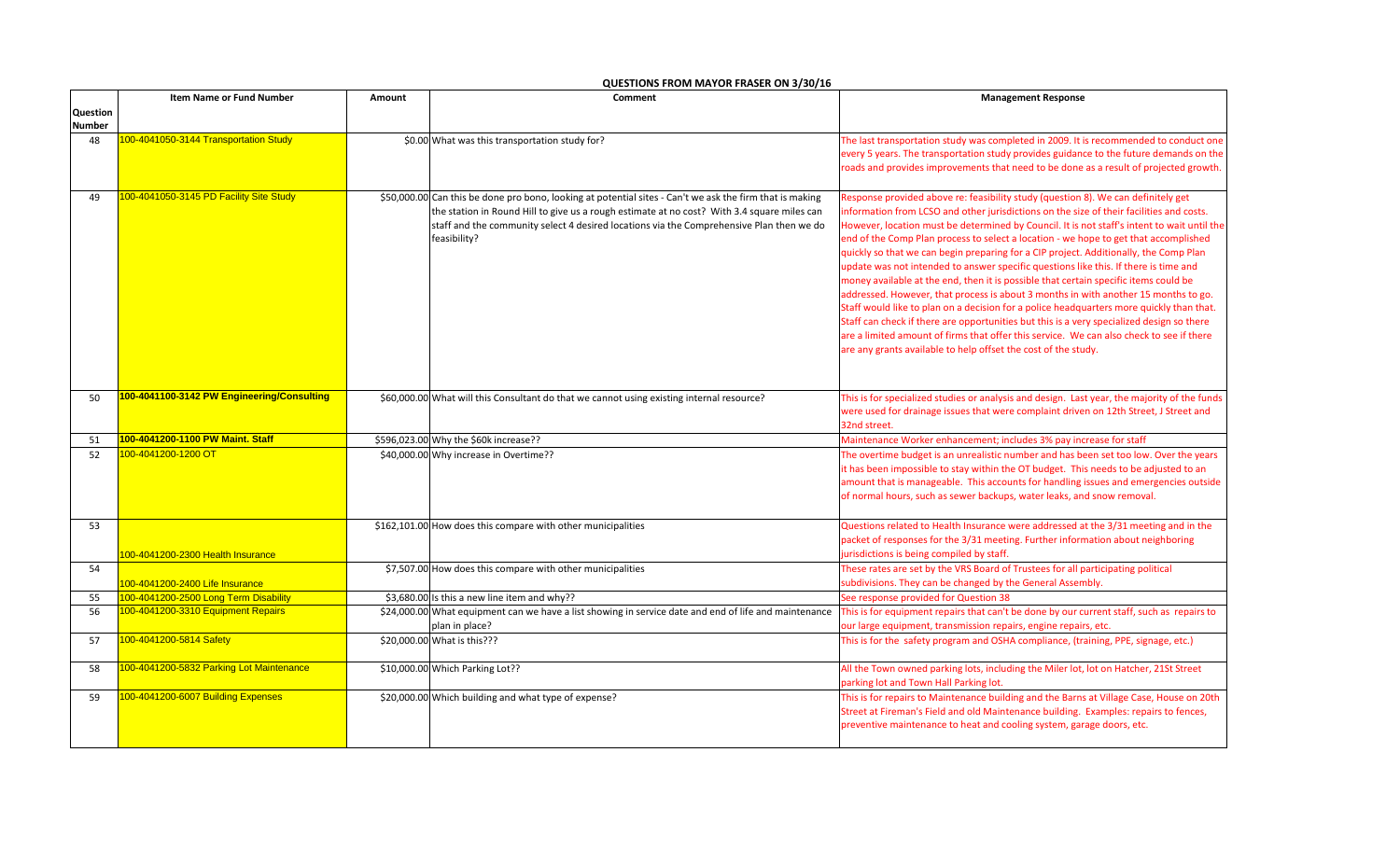|               | <b>Item Name or Fund Number</b>               | Amount | Comment                                                                               | <b>Management Response</b>                                                                                                                                                                                                                                                                                                                                                                                                                                                                                                                                                                                                                          |
|---------------|-----------------------------------------------|--------|---------------------------------------------------------------------------------------|-----------------------------------------------------------------------------------------------------------------------------------------------------------------------------------------------------------------------------------------------------------------------------------------------------------------------------------------------------------------------------------------------------------------------------------------------------------------------------------------------------------------------------------------------------------------------------------------------------------------------------------------------------|
| Question      |                                               |        |                                                                                       |                                                                                                                                                                                                                                                                                                                                                                                                                                                                                                                                                                                                                                                     |
| <b>Number</b> |                                               |        |                                                                                       |                                                                                                                                                                                                                                                                                                                                                                                                                                                                                                                                                                                                                                                     |
| 60            | 100-4041300-5903 Street Sweeping (Town)       |        | \$15,000.00 Why are we projecting more than the FY2016 actual??                       | We projected more in this line item for the extra events that occur in the downtown<br>area, after each event we have a street sweeping contractor to come in and clean the<br>streets.                                                                                                                                                                                                                                                                                                                                                                                                                                                             |
| 61            | 100-4041300-6014 Mosquito Control/Mitigation  |        | \$2,500.00 What about some bat houses? - What is this spent on?                       | This is spent on treating areas for mosquitoes. Bat houses can be effective, but with the<br>size of the Town and various areas that need to be treated, we cannot assure that bat<br>houses would fully address problems with mosquitoes.                                                                                                                                                                                                                                                                                                                                                                                                          |
| 62            | 100-4041350-5908 Street Sweeping (State)      |        | \$50,000.00 Why is "State" in parenthesis - Are we reimbursed by the state for these? | Yes, the state reimburses us on some of the street sweeping expenses. This is part of the<br><b>Street Revenue funds.</b>                                                                                                                                                                                                                                                                                                                                                                                                                                                                                                                           |
| 63            | 100-4043200-3310 Town Hall Bldg. Repairs      |        | \$35,000.00 Which repairs are covered here?                                           | This includes any general repairs and supplies necessary for the Town Hall, to include<br>but not necessary limited to: flooring, painting, plumbing, electric, lighting, audio/visual<br>in chambers & meeting rooms, video cameras, stairs, etc.                                                                                                                                                                                                                                                                                                                                                                                                  |
| 64            | 100-4043200-5110 Town Hall Electricity        |        | \$33,000.00 Can we save on electricity with more LEDs?                                | To move to all LED lighting in Town Hall, where possible, would require a considerable<br>initial investment. All lighting at Town Hall, at this time, is florescent. Typically, lighting<br>is the lowest part of an electricity bill, while HVAC tends to be the largest.                                                                                                                                                                                                                                                                                                                                                                         |
| 65            | 100-4043200-6017 Town Holiday Lights          |        | \$7,500.00 Can we get a business to sponsor this each year?                           | This line item covers costs associated with the installation/removal of the Christmas<br>wreaths, installation/removal of lights/decorations on the Town Christmas Tree,<br>including electrical repairs. Also costs associated with holiday/seasonal banners at the<br>Tabernacle and 23rd Street parking lots including installation/removal and replacement.<br>As staff is generally prohibited from requesting direct contributions for Town<br>activities/programs, we rely on the elected officials, committee, commission and board<br>members and community partners to seek sponsorships and partnerships with the<br>business community. |
| 66            | 100-4081100-1100 Planning Staff               |        | \$300,188.00 Why the \$20k increase?                                                  | FY16 salary adjustment - Sr. Planner; includes 3% pay increase for staff.                                                                                                                                                                                                                                                                                                                                                                                                                                                                                                                                                                           |
| 67            | 100-4081100-1200 OT                           |        | \$20,000.00 Why the increase in overtime?                                             | Increase due to additional work on Comprehensive Plan and ongoing regular activities of<br>the PC and BAR.                                                                                                                                                                                                                                                                                                                                                                                                                                                                                                                                          |
| 68            | 100-4081100-2300 Health Insurance             |        | \$23,340.00 How does this compare to other municipalities?                            | Questions related to Health Insurance were addressed at the 3/31 meeting and in the<br>packet of responses for the 3/31 meeting. Further information about neighboring<br>jurisdictions is being compiled by staff.                                                                                                                                                                                                                                                                                                                                                                                                                                 |
| 69            | 100-4011100-5810 Council Dues & Subscriptions |        | \$13,500.00 What dues are covered here. Where is the NVRC and VML Dues?               | Northern VA Regional Commission \$7.7K; VA Municipal League \$5.4K                                                                                                                                                                                                                                                                                                                                                                                                                                                                                                                                                                                  |
| 70            | 100-4082600-5802 Environmental Spec. Progrm   |        | \$2,100.00 Will this not be rolled into Tree and Beautification                       | This can be rolled into the Tree and Beautification line item; however, these funds are<br>needed for the annual "Earth Day" events - primarily the "Hail to the Trail" event.                                                                                                                                                                                                                                                                                                                                                                                                                                                                      |
| 71            | 100-4092000-0100 Pay for Performance Adj.     |        | \$100,000.00 Why the increase, can it be less??                                       | As part of Council's previous guidance on pay for performance, the Town Manager<br>proposes a merit increase (shown in each department's "Compensation" line) and also a<br>bonus pool for pay-for-performance. Staff is continually evaluating this program to<br>ensure it achieves the goal of recognizing top performers and model employees. This<br>line item is two expenditures: \$75,000 for pay-for-performance bonus pool (same<br>amount approved by Council last year) and \$25,000 for the market adjustment<br>(rationale for this request provided in question 1)                                                                   |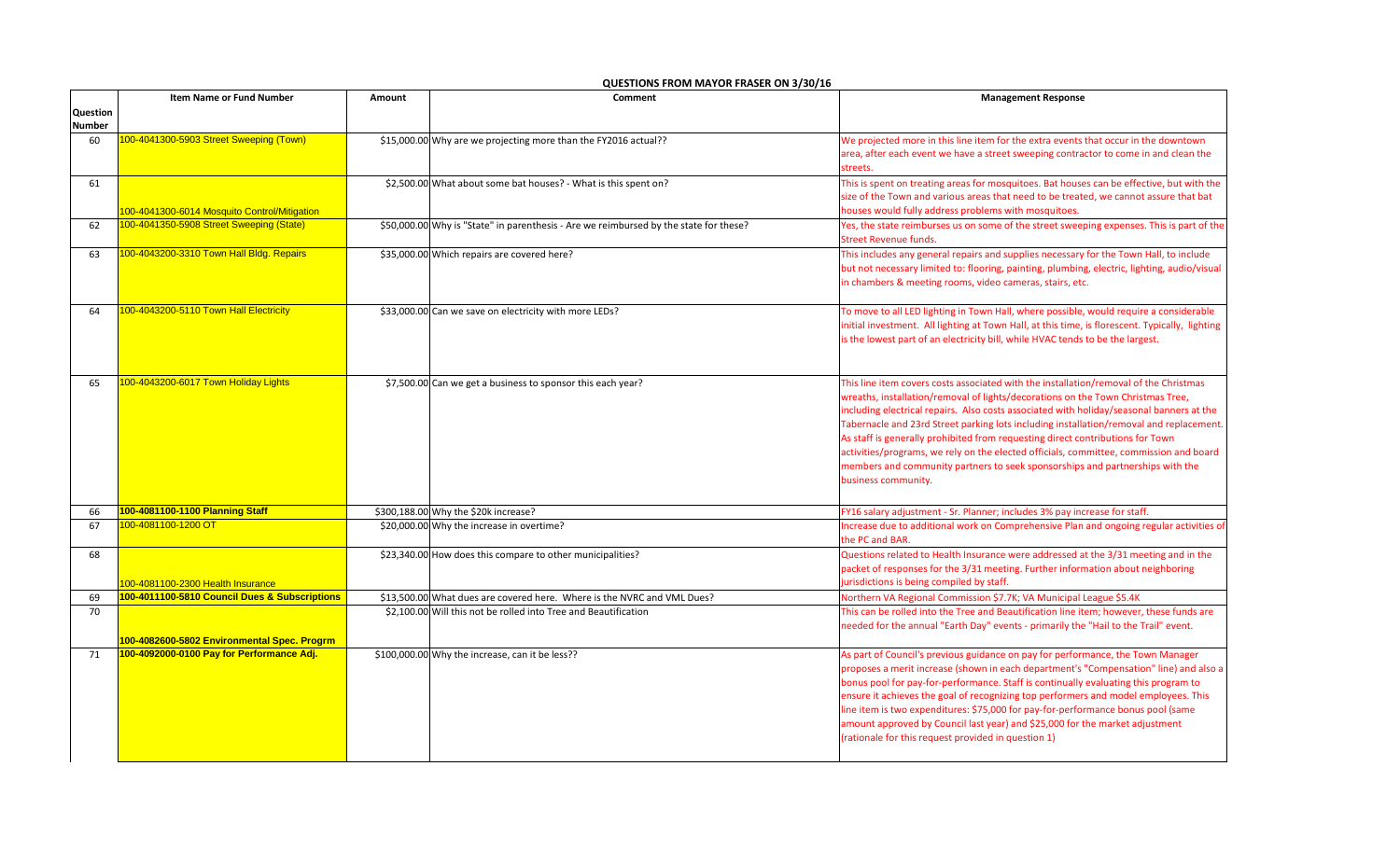|               | <b>Item Name or Fund Number</b>                | <b>Management Response</b><br>Comment<br>Amount |                                                                                                      |                                                                                                                              |
|---------------|------------------------------------------------|-------------------------------------------------|------------------------------------------------------------------------------------------------------|------------------------------------------------------------------------------------------------------------------------------|
| Question      |                                                |                                                 |                                                                                                      |                                                                                                                              |
| <b>Number</b> |                                                |                                                 |                                                                                                      |                                                                                                                              |
| 72            | 100-4094000-8205 Police Capital Outlay         |                                                 | \$84,000.00 What is this item?                                                                       | <b>Replacement of 2 vehicles</b>                                                                                             |
| 73            | 110-4071100-1100 Parks & Rec Staff             |                                                 | \$60,373.00 Why \$20k increase??                                                                     | Events Specialist enhancement pt to ft                                                                                       |
| 74            | 110-4071100-2300 P&R Health Insurance          |                                                 | \$19,209.00 Why is this the first year this is being offered?                                        | Benefits for position from pt to ft                                                                                          |
| 75            | 110-4071320-3320 P&R Train Station Cleaning    |                                                 | \$8,500.00 Do we use the same cleaning company for all our building?                                 | Yes                                                                                                                          |
| 76            | 110-4071320-5110 P&R Train Station Electricity |                                                 | \$3,500.00 What lighting do we have at the training station?                                         | We have regular electricity needs at the Train Station. Lighting is regular fluorescent or                                   |
|               |                                                |                                                 |                                                                                                      | filament lighting. Recently we added special art lighting for the hosted art shows, but                                      |
|               |                                                |                                                 |                                                                                                      | those are only used during those events.                                                                                     |
| 77            | 110-4071320-5802 P&R Train Station Shared      |                                                 | \$6,400.00 Why the increase for parking? Who is this shared with? How many dedicated spots?          | At the August 26, 2014 Work session, Town Council voted to modify the shared parking                                         |
|               | <b>Parking Agreement</b>                       |                                                 |                                                                                                      | license agreement with Western Loudoun Development LC to increase the monthly                                                |
|               |                                                |                                                 |                                                                                                      | compensation for the parking lot at Magnolia's/Train Station to \$500 per month with an                                      |
|               |                                                |                                                 |                                                                                                      | annual calendar year 4% escalation. This updated agreement became effective January                                          |
|               |                                                |                                                 |                                                                                                      | 1, 2015.                                                                                                                     |
| 78            | 110-4071320-5932 P&R Train Station Landscaping |                                                 | \$4,000.00 How many landscapers do we have? Can we realize any savings from combined spent?          | We have one landscape company                                                                                                |
|               |                                                |                                                 |                                                                                                      |                                                                                                                              |
| 79            | 110-4071500-5801 Youth Sports Program & Dev.   |                                                 | \$5,200.00 Remove this I don't believe there is way to ensure the \$\$ gets to those in actual need? | This is up to Council. The funding can be removed if Council does not wish to spend                                          |
|               |                                                |                                                 |                                                                                                      | funds for this purpose.                                                                                                      |
| 80            | 110-4071500-5804 P&R Community Center          |                                                 | \$1,000.00 Which community center and why??                                                          | Loudoun Valley CC. For many years, the Town has supported the LVCC and its                                                   |
|               |                                                |                                                 |                                                                                                      | fundraising group through a small donation. These have often helped with                                                     |
|               |                                                |                                                 |                                                                                                      | improvements to the outside and inside - such as playground, equipment, and other                                            |
|               |                                                |                                                 |                                                                                                      | needs.                                                                                                                       |
| 81            | 110-4071500-5818 P&R Music & Arts Festival     |                                                 | \$12,000.00 Why a \$4000 increase??                                                                  | In FY 15 \$12,000 was spent on the event and the additional cost was offset by                                               |
|               |                                                |                                                 |                                                                                                      | sponsorship revenue above the \$1,500 goal. The request reflects the true direct cost of                                     |
|               |                                                |                                                 |                                                                                                      | the event. Note that the revenue line associated with this event has been increased to                                       |
|               |                                                |                                                 |                                                                                                      | \$6,000.                                                                                                                     |
| 82            | 501-4012200-3310 PW Water Contracts            |                                                 | \$31,000.00 In what ways can these be lowered                                                        | Lowering these specialized service contracts would result in potential breakdown of                                          |
|               |                                                |                                                 |                                                                                                      | equipment or failure in compliance.                                                                                          |
| 83            | 501-4012200-3315 SCADA Contracts               |                                                 | \$21,000.00 In what ways can these be lowered                                                        | Lowering this amount would result in a vulnerability to our drinking water system and                                        |
|               |                                                |                                                 |                                                                                                      | would result in a situation whereby it would take staff a longer period of time to notice                                    |
|               |                                                |                                                 |                                                                                                      | problems at the wells since they are not manned locations.                                                                   |
| 84            | 501-4012200-3320 Sludge Disposal               |                                                 |                                                                                                      |                                                                                                                              |
|               |                                                |                                                 | \$14,500.00 In what ways can these be lowered                                                        | We could invest in more holding tanks otherwise this is a serious bottle neck for the<br>filter backwash process.            |
| 85            | 501-4012200-5846 Water Samples                 |                                                 | \$14,000.00 Why the increase??                                                                       | Compliance testing which includes Lead & Copper Testing.                                                                     |
| 86            | 501-4012200-6004 New Equipment & Tools         |                                                 | \$29,000.00 Why the increase??                                                                       | Replacement of settling tubes in filter #2 and filter#3. The tubes are in poor condition                                     |
|               |                                                |                                                 |                                                                                                      | and are starting to crack. Other possible items that may need to be replaced are                                             |
|               |                                                |                                                 |                                                                                                      | backwash pump and air compressor.                                                                                            |
| 87            | 501-4012250-3135 Financial Advisor             |                                                 |                                                                                                      |                                                                                                                              |
|               |                                                |                                                 | \$20,000.00 Can't we by now provide any of the services our financial advisors provide?              | This is for services rendered by Davenport. We do not have the internal capabilities to<br>provide that specialized service. |
| 88            | 501-4012250-3140 Professional Services         |                                                 | \$65,000.00 Can't we do this internally?                                                             | This is for studies and design of infrastructure related to the water fund.                                                  |
| 89            | 501-4012250-3145 GIS Layers                    |                                                 | \$22,000.00 What is this?                                                                            | This is for the GIS of our water system and any modifications that occur to existing                                         |
|               |                                                |                                                 |                                                                                                      | database.                                                                                                                    |
| 90            | 501-4012250-5826 Mowing                        |                                                 | \$12,000.00 Who does our mowing? Is it a single or many vendors?                                     | We have a vendor that was procured but sometimes we will use the second best bidder                                          |
|               |                                                |                                                 |                                                                                                      | based on workload and timing.                                                                                                |
| 91            | 501-4012250-5849 Watershed Management          |                                                 | \$15,200,00 What does this entail?                                                                   | Maintaining areas within and accessing the watershed property.                                                               |
|               |                                                |                                                 |                                                                                                      |                                                                                                                              |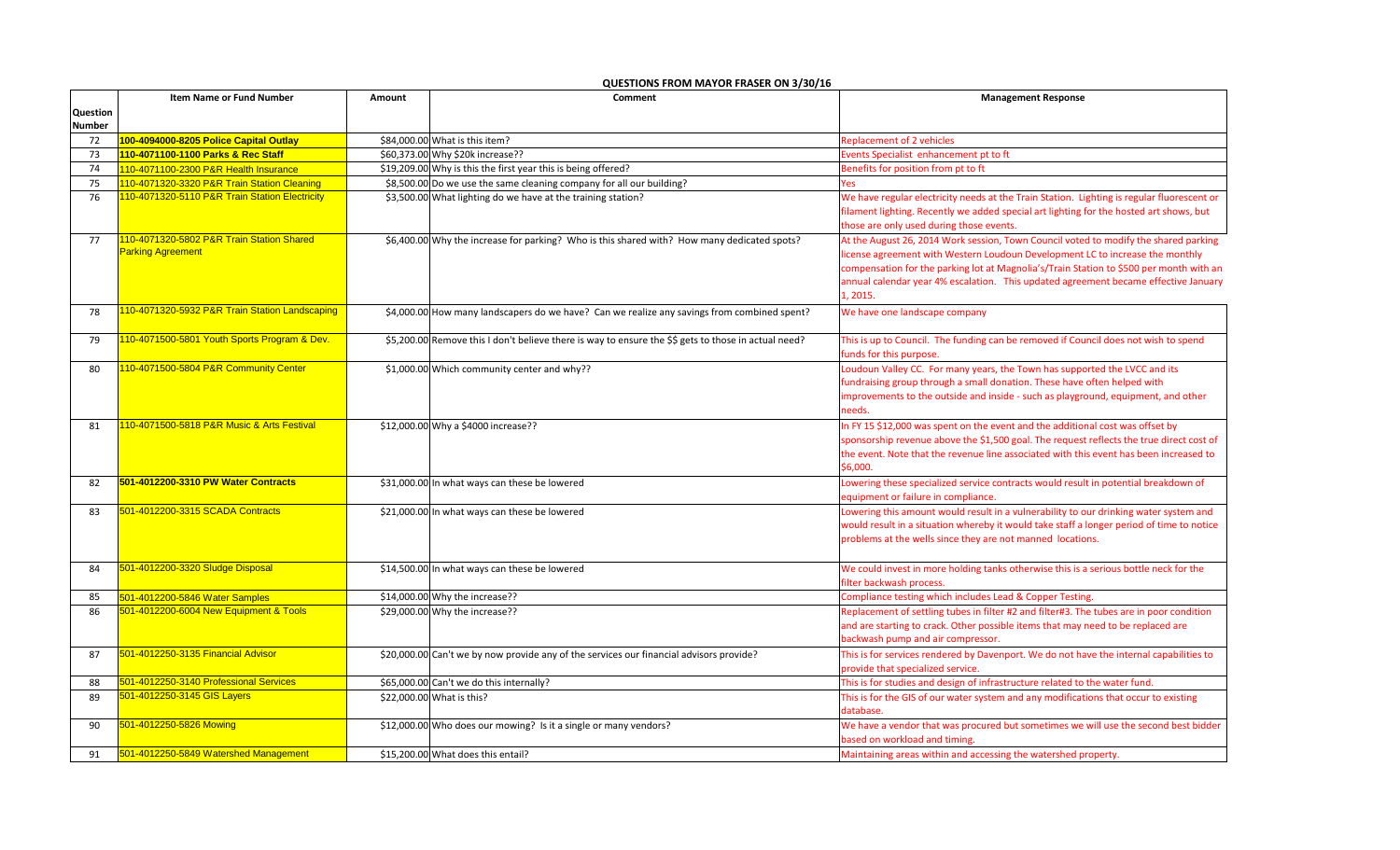|                 | <b>Item Name or Fund Number</b>            | Amount   | Comment                                                                                                                                                  | <b>Management Response</b>                                                                                                                                                                                                                                                                                                                                                                                                              |  |
|-----------------|--------------------------------------------|----------|----------------------------------------------------------------------------------------------------------------------------------------------------------|-----------------------------------------------------------------------------------------------------------------------------------------------------------------------------------------------------------------------------------------------------------------------------------------------------------------------------------------------------------------------------------------------------------------------------------------|--|
| <b>Question</b> |                                            |          |                                                                                                                                                          |                                                                                                                                                                                                                                                                                                                                                                                                                                         |  |
| <b>Number</b>   |                                            |          |                                                                                                                                                          |                                                                                                                                                                                                                                                                                                                                                                                                                                         |  |
| 92              | 501-4012250-5850 Forestry Management       |          | \$3,100.00 Where is the projected forest management revenue?                                                                                             | Once we have a contract in place and bid prices we can place revenue in the appropriate<br>column.                                                                                                                                                                                                                                                                                                                                      |  |
| 93              | 501-4012250-6015 Purchased Water           |          | \$30,000.00 Is this the Marsh Well? If so can we bring another well online which we own to lessen our<br>dependency of this well?                        | Yes it is for the Marsh well. We can bring additional wells on but they would not be as<br>cost effective.                                                                                                                                                                                                                                                                                                                              |  |
| 94              | 501-4094000-8105 Rolling Stock             |          | \$41,000.00 What's this??                                                                                                                                | <b>Replacement of PW Water vehicle</b>                                                                                                                                                                                                                                                                                                                                                                                                  |  |
| 95              | 502-4012100-1500 PW WW Chargeback to GF    |          | \$587,912.00 What's this Charge Back and why more compared to FY 2016?                                                                                   | Response provided on page 14 of Master Questions List dated 3/31/16                                                                                                                                                                                                                                                                                                                                                                     |  |
| 96              | 502-4012200-3320 Sludge Removal            |          | \$36,000.00 How can we lessen the cost on this??                                                                                                         | For FY 09/10 sludge budgeted at \$106,000.00. After the upgrade the cost of sludge<br>removal has dropped to the current estimate of \$36,000.00 per year at a cost savings of<br>\$420,000.00 over six years since the upgrade to the solids handling facilities. The current<br>rate of \$38.3 per wet ton was competitively bid, renewable for up to five years. Sludge<br>removal will increase as the flow increases to the plant. |  |
| 97              | 502-4012200-5110 Electricity               |          | \$140,000.00 Why the \$15k increase?                                                                                                                     | The past two years have been under budgeted, current estimate is more in line with<br>expected expense. Plus increase in flows will increase electrical demand.                                                                                                                                                                                                                                                                         |  |
| 98              | 502-4012200-5814 Safety                    |          | \$6,000.00 What is this?                                                                                                                                 | This is for the BSWF plant's safety program and OSHA compliance, (training, PPE,<br>signage, etc.)                                                                                                                                                                                                                                                                                                                                      |  |
| 99              | 502-4012200-5835 Sewer Line Repairs        |          | \$32,000.00 Which sewer lines and do we have an idea of an such future repairs??                                                                         | These are for emergency repairs associated with backups, breaks and cleanout<br>installation.                                                                                                                                                                                                                                                                                                                                           |  |
| 100             | 502-4012200-5842 Chemicals                 |          | \$86,000.00 Where do we get chemicals from can we save by having one source?                                                                             | Chemicals are competitively bid on an annual basis to help keep the cost down. We also<br>look at rideable contracts with other municipalities.                                                                                                                                                                                                                                                                                         |  |
| 101             | Revenues:                                  |          |                                                                                                                                                          |                                                                                                                                                                                                                                                                                                                                                                                                                                         |  |
| 102             | Mary's House of Hope                       |          | \$300,000.00 Where is the projected Revenue from the potential sale of this asset listed?                                                                | This revenue would be added to the General Fund as Unassigned Fund Balance. There is<br>no anticipated use of these funds at this time.                                                                                                                                                                                                                                                                                                 |  |
| 103             | 100-3110101-0000 Real Estate Tax           |          | \$2,853,557.00 How did we arrive at a projected \$322k increase in revenue from FY16?                                                                    | Proposed @ .24; see attached estimate worksheet                                                                                                                                                                                                                                                                                                                                                                                         |  |
| 104             | 100-3120202-0000 Right of Way Usage Fee    |          | \$26,000.00 Why this decrease in projected revenue from FY2016?                                                                                          | The Right-of-way usage fee is for legacy landline use (Verizon and Comcast and other<br>smaller companies) of the Town's right-of-way. As landline usage drops revenue for this<br>fee drops.                                                                                                                                                                                                                                           |  |
| 105             | 100-3121101-0000 Meals Tax                 |          | \$1,821,349.00 Our projected revenues for FY 2016 was off by positive \$173k, over the pass 3 years by how<br>much have we came in better than expected? | The degree of new development/businesses added in recent years makes this category<br>difficult to estimate. Also it can be difficult to judge the timing of a new business (ex:<br>Gateway shop openings). As you can see below, the year-to-year variances are<br>significant.<br>FY15 Budget= 1,416,057; Actual= 1,607,222<br>FY14 Budget= 1,280,091; Actual= 1,384,193<br>FY13 Budget= 1,046,063; Actual= 1,229,495                 |  |
| 106             | 100-3130350-0000 Street Fees               | \$400.00 | What's this?? How is this different from Street Revenue below?                                                                                           | Street fees are a local revenue source charged by Public Works for street related work.<br>Street Revenue below is a State funding source (auditors require us to separate<br>revenues by local, state federal) from VDOT based on road lane miles collected in<br>quarterly installments.                                                                                                                                              |  |
| 107             | 100-3160704-0000 Maint./PW Chgs. to Others |          | \$8,500.00 What's this??                                                                                                                                 | Public Works charges to others for labor and equipment.<br>Ex: Trade Show \$25.K; Luck \$4.7K.                                                                                                                                                                                                                                                                                                                                          |  |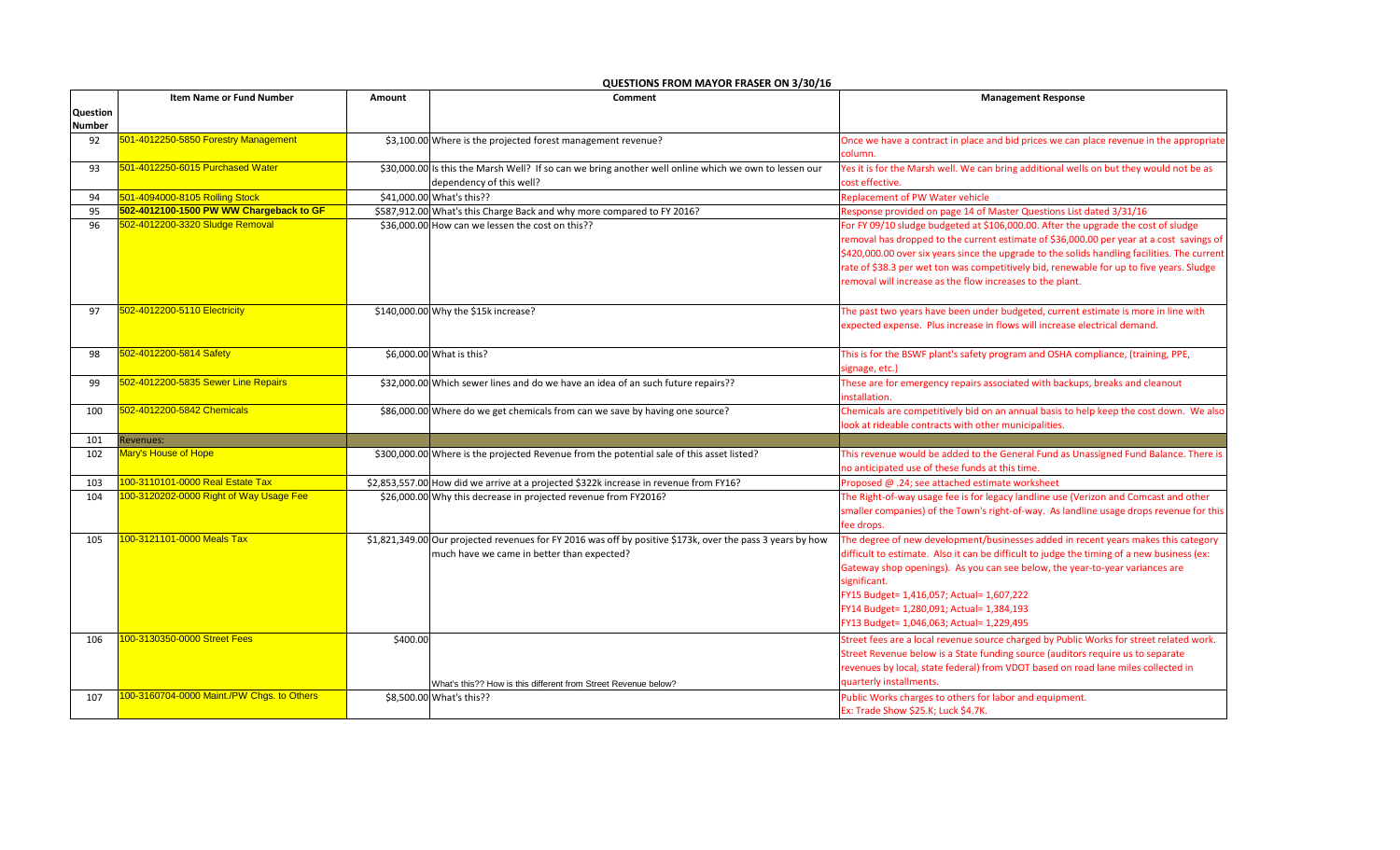|                 | <b>Item Name or Fund Number</b><br>Comment<br>Amount |                              | <b>Management Response</b>                                                                                                                                                                                                                                                                                                                       |                                                                                                                                                                                                                                                                                                                                                                                                                                                                                                                                                                   |
|-----------------|------------------------------------------------------|------------------------------|--------------------------------------------------------------------------------------------------------------------------------------------------------------------------------------------------------------------------------------------------------------------------------------------------------------------------------------------------|-------------------------------------------------------------------------------------------------------------------------------------------------------------------------------------------------------------------------------------------------------------------------------------------------------------------------------------------------------------------------------------------------------------------------------------------------------------------------------------------------------------------------------------------------------------------|
| <b>Question</b> |                                                      |                              |                                                                                                                                                                                                                                                                                                                                                  |                                                                                                                                                                                                                                                                                                                                                                                                                                                                                                                                                                   |
| <b>Number</b>   |                                                      |                              |                                                                                                                                                                                                                                                                                                                                                  |                                                                                                                                                                                                                                                                                                                                                                                                                                                                                                                                                                   |
| 108             | 100-3189905-0000 Proceeds from Property              |                              | \$10,000.00 What is this?                                                                                                                                                                                                                                                                                                                        | This is surplus property sold to the public. The amount varies based on the availability<br>of surplus property such as vehicles to sell. The Town uses Public Surplus online sales<br>for small property as does Leesburg and Loudoun County. We use live auctions to sell<br>vehicles and major equipment as we experience much higher sales amounts and<br>therefore revenue when compared to our past two decades long history of sales and<br>auctions. The Town is regulated by State law as to the disposition of public property and<br>sales procedures. |
| 109             | 100-3240301-0000 Street Revenue/ VA                  |                              | \$667,540.00 What is this?                                                                                                                                                                                                                                                                                                                       | These are the revenues we receive from VDOT to cover the maintenance operations by<br>our staff for the streets approved by VDOT. Each year PW must reconcile dollars<br>received to dollars spent in order to document compliance with State requirements<br>(Weldon Cooper Survey).                                                                                                                                                                                                                                                                             |
| 110             | 100-3990000-0000 Transfer from Other Funds           | \$1,175,823.00 What is this? |                                                                                                                                                                                                                                                                                                                                                  | Response provided on page 14 of Master Questions List dated 3/31/16                                                                                                                                                                                                                                                                                                                                                                                                                                                                                               |
| 111             | 110-3110102-0000 Special Tax District Revenue        |                              | \$416,144.00 With assessed value increasing and new buildings what's the likelihood we will exceed this<br>projected revenue. How did you arrive at this projected revenue?                                                                                                                                                                      | This revenue line takes into consideration the increased assessments for 2016. The<br>revenue is calculated at overall taxable property times the special tax district rate of<br>\$0.035 per \$100 assessed value; see attached estimate worksheet                                                                                                                                                                                                                                                                                                               |
| 112             | 110-3150201-0000 P&R Rent on Property                |                              | \$46,200.00 How much of this is the tabernacle and how much is the Train Station - Will we be renting<br>any other facilities?                                                                                                                                                                                                                   | New Tabernacle lease @ \$2,600/mo or \$31,200/yr<br>Fireman's Field proposed \$15,000<br>None for Train Station as that is shown under Train Station Income line.                                                                                                                                                                                                                                                                                                                                                                                                 |
| 113             | 501-3150201-0000 PW Rent on Property                 |                              | \$0.00 What property is this - Is this Aberdeen?                                                                                                                                                                                                                                                                                                 | Yes this is the Aberdeen property.                                                                                                                                                                                                                                                                                                                                                                                                                                                                                                                                |
| 114             | 501-3810000-0000 Water Availabilities                |                              | \$1,957,662.00 How much of this is Brookfield availabilities and how much is other? Our projection for<br>current year may be \$12,877 short what's the reason for that?                                                                                                                                                                         | Response provided in Master Questions List dated 3/31/16 Attachment 6. We will not<br>be sure until the end of the fiscal year.                                                                                                                                                                                                                                                                                                                                                                                                                                   |
| 115             | 501-3830000-0000 Water Fees                          |                              | \$2,168,556.00 How much of this will be due to new development?? How is this calculated? For current FY<br>we may bring in \$45k more that projected, has that been typical over the pass 2 years?                                                                                                                                               | We use the existing customer base along with a 3% increase in user and fees to provide<br>a fairly accurate revenue projection based on industry standards. Due to the fact that<br>the timing of users can vary as well as other variables.                                                                                                                                                                                                                                                                                                                      |
| 116             | 501-3835000-0000 Pilot Bulk Water Sales              |                              | \$0.00 Why is this zero revenue - I thought we have an existing customer and there is opportunity to Staff will place a 10K projected revenue in this spot.<br>market this?                                                                                                                                                                      |                                                                                                                                                                                                                                                                                                                                                                                                                                                                                                                                                                   |
| 117             | 501-3960000-0000 Cellular Lease                      |                              | \$190,000.00 What about other facilities for tower leasing such as FireMan's Field or the reservoir or<br>Abeerdeen property                                                                                                                                                                                                                     | This would require supportive infrastructure as well as a contract in place otherwise we<br>are speculating on uncertain revenue.                                                                                                                                                                                                                                                                                                                                                                                                                                 |
| 118             | 502-3810000-0000 Sewer Availabilities                |                              | \$1,641,600.00 How much of the projected \$734k increase from current FY is from brookfield? Any idea why Response provided in Master Questions list dated 3/31/16 Attachment 6.<br>our projections for current FY is off by \$10.8k?                                                                                                            |                                                                                                                                                                                                                                                                                                                                                                                                                                                                                                                                                                   |
| 119             | 502-3830000-0000 Sewer Fees                          |                              | \$2,795,554.00 Will any of Brookfield properties be occupied this year and are they accounted for in this<br>calculation showing a projected increase of \$69,895? Current FY projected revenue from<br>fees seems to be off by \$63,227? What may have attributed to this and has this (negative<br>projection) occurred over the past 3 years? | It will depend on how many homes Brookfield sells and what time of the year they begin<br>as users onto our system. The projected revenues are never fully accurate in any<br>industry due to many variables.                                                                                                                                                                                                                                                                                                                                                     |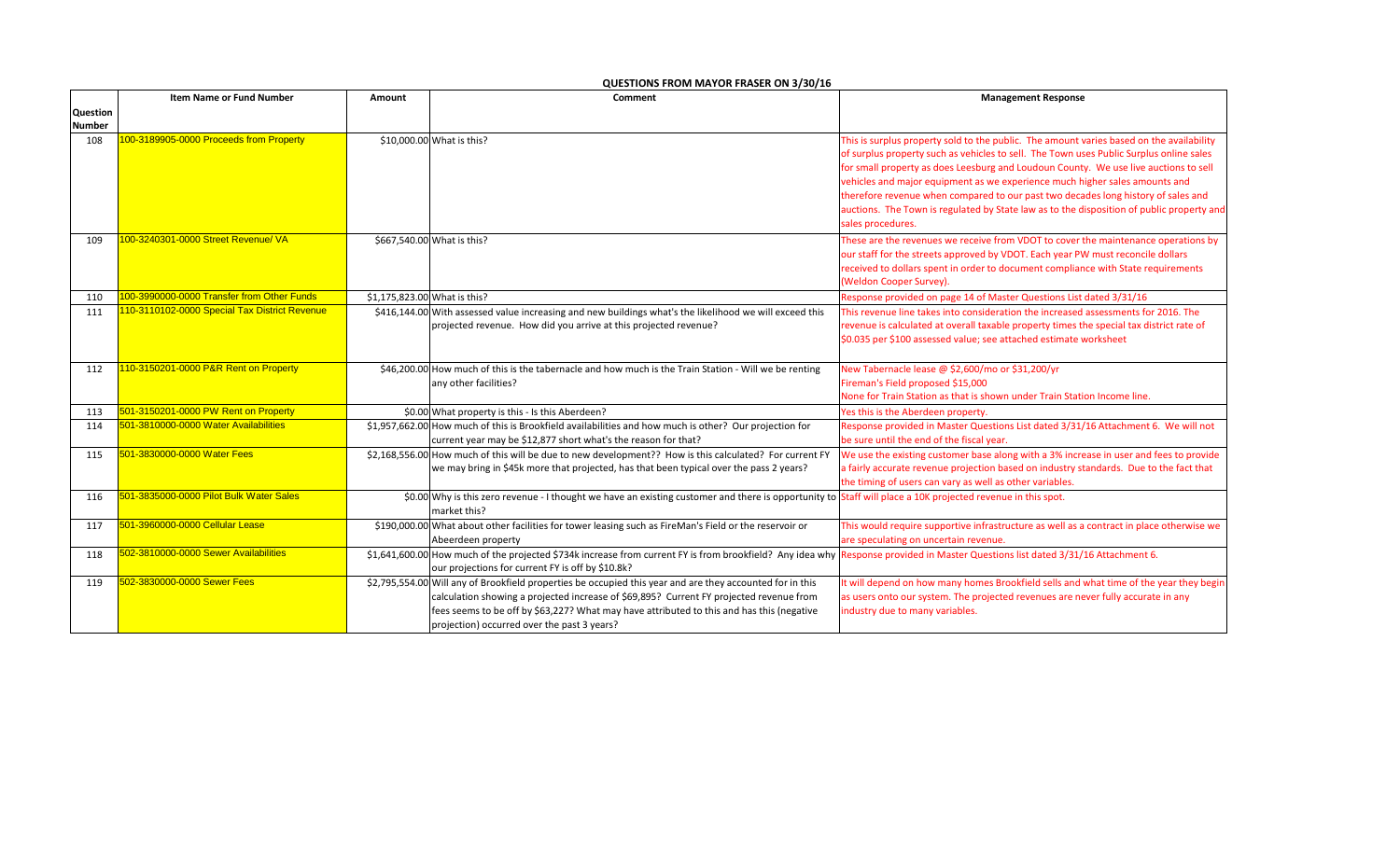## **Question: Paralegal part-time position – would like details on value added from positon and identify risk of not having the position. Potential dollars saved by not outsourcing? (3/29/16 Mayor Fraser & Council member Lehr)**

A part-time paralegal will increase efficiencies in the Town Attorney's office.

The Town Attorney's office was first created in 2012, and had no existing infrastructure. A system needs to be developed for the Town Attorney's office that includes developing and updating the Town's legal forms, tracking incoming and outgoing legal work, calendaring legal deadlines, and filing and storing legal documents for the Town. Once those systems have been created and implemented, the paralegal can switch his or her focus to performing pro-forma legal work, such as preparing FOIA responses and reviewing submitted deeds and contracts, in addition to performing the ongoing administrative tasks of the Town Attorney's office.

The proposed enhancement will allow the Town Attorney to diminish time spent on administrative and paralegal tasks. Administrative and paralegal tasks currently done by the Town Attorney include: (a) review and approval of invoices from outside counsel, (b) filing, (c) copying and scanning, (d) occasional delivery of documents for recordation to the Courthouse, (e) meeting arrangements, (f) making reservations to attend required conferences, (g) ordering or renewing reference material or software for the Town Attorney's office, (h) checking and correcting references to the Virginia Code and the Town Ordinances, contained in the Town Code, (i) gathering historical documents in order to research a topic, and (j) review of public records in response to FOIA requests. The Town Attorney spends approximately 5 to 10 hours per week on such tasks. With these tasks transferred to a paralegal, the Town Attorney can spend this time on projects that require legal review. This will result in an increased speed of review for requests that come from all of the Town departments, and a more cost-efficient allocation of resources.

Currently, the Town Attorney sends overflow work of a pro-forma nature to outside counsel, which generally costs in the neighborhood of \$250 per hour. It is expected that once the administrative systems are in place and running smoothly, the paralegal can devote 10 of his or her 20 hours per week to pro forma legal review, and the remaining 10 to more administrative tasks. If the paralegal prevents even 5 billable hours per week from flowing to outside counsel, the annualized result will be the retention of \$65,000 per year that would otherwise be paid to outside counsel – an amount that is almost double the requested \$33,000 annual compensation.

Prior to this request, Town Administration attempted to utilize existing resources in order to address the administrative functions that a paralegal would serve. At one point, the Town Clerk was assigned to the Town Attorney to serve an administrative role, however it became apparent that the Town Clerk's responsibilities constitute a full-time position without assisting the Town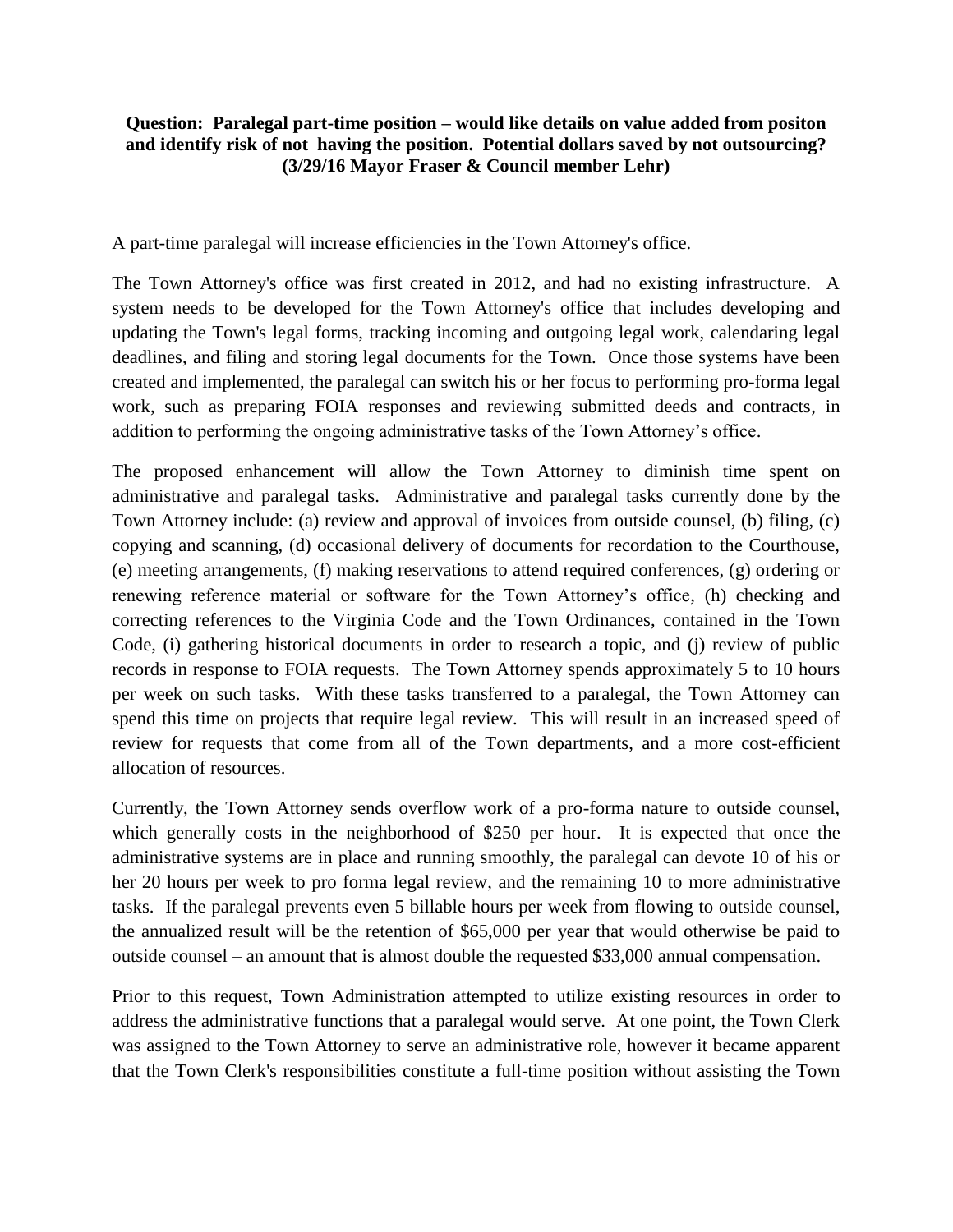Attorney. Also, using the front-desk staff was considered. However, there are four such staff members and the resulting lack of continuity would be problematic.

This requested enhancement furthers the Town Council's "Good Governance" initiative, which states that defined roles shall be performed efficiently. Currently, the Town Attorney is performing both legal and paralegal functions. This enhancement will allow better definition of the role of the Town Attorney, and will allow the Town Attorney to more effectively use her time. If a paralegal is not funded, the Town Attorney's office will continue to function, but with less efficiency than is possible with a paralegal.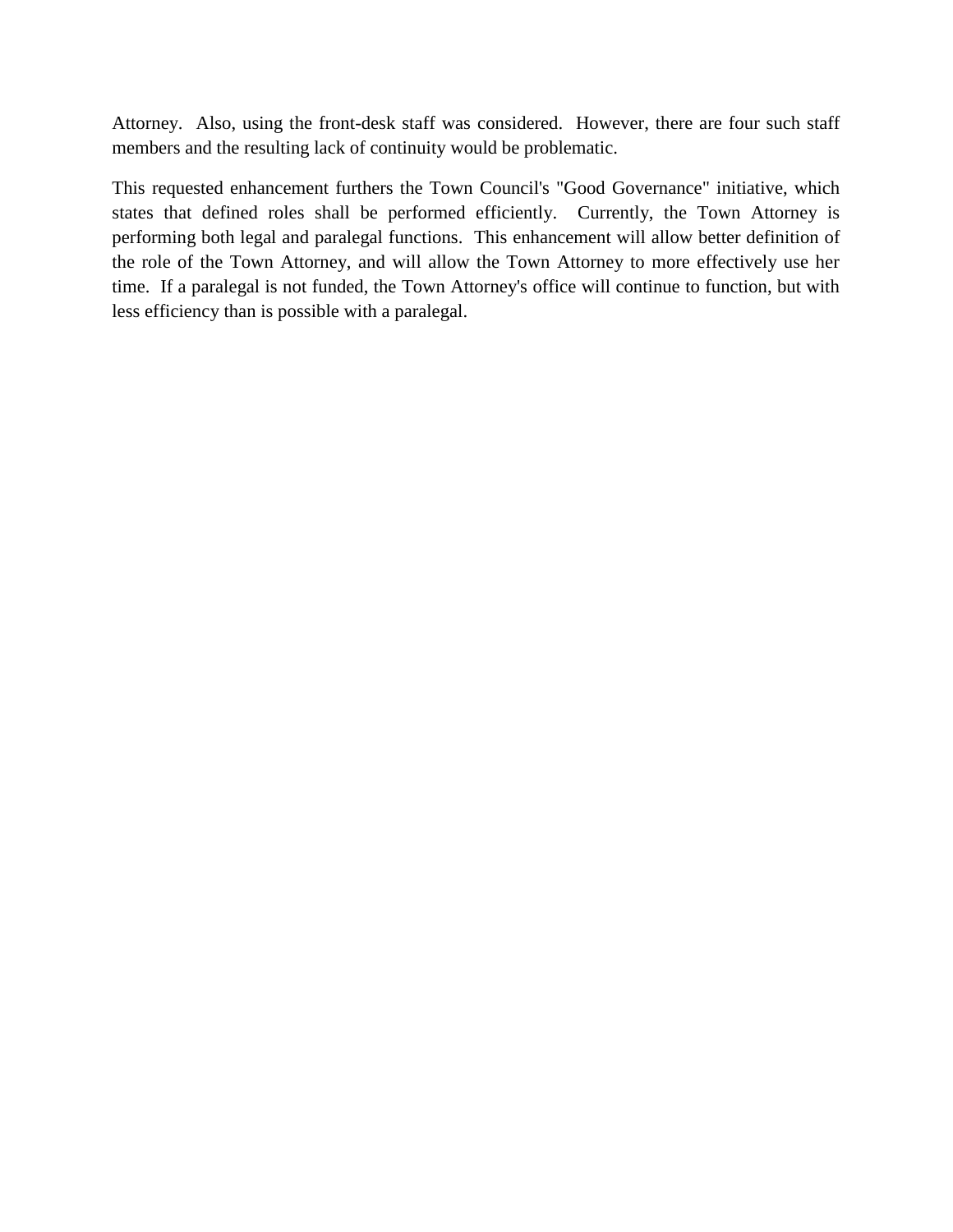## **What type of growth are we projecting for actual town events that will require this coordination and management by the Events Specialist? Will any of these increase events be held at Fireman's Field?**

Staffing the Parks and Recreation division for the Town of Purcellville has been structured a few different ways since 2010 when the Town Events Program began to increase. It has been staffed with 2 part time positions, one focusing on administration and one focusing on events, and then it was staffed as it currently is, with one part time staff. The position was originally staffed at 32 hours a week but then the hours were reduced to 28 per week due to laws regulating part time staffing.

Initially the event specialist position was created to focus the majority of working time on the town special event program and be the liaison for the Parks and Recreation Advisory Board and Committee on the Environment. Despite the position title, the position is not only responsible for coordinating Town events at Fireman's Field and working with vendors associated with those events. It is event management/coordination at fireman's field and other facilities and managing most of the administrative tasks associated with Parks and Recreation Division functions. Responsibilities of the position have increased in the following ways:

- Creation and administration of the Special Events Ordinance this position manages the process from start to finish in outside organization event approval. These events take place on and off of Town property and require varying degrees of time and assistance from the Event Specialist. Examples are the American Legion Baseball tournament, Dragon Yong-in Marshal Arts tournament, Sadie's Race etc.
- Liaison for the newly formed Purcellville Arts Council. The events specialist supports this group by creating guidelines, producing press release, writing grants to introduce new art related programs to Town including Art at the Train Station, Art in town Hall, and in the next fiscal year (FY16) supporting a new lecture series and community Art Project.
- The Purcellville Music and arts Festival is a fairly new event that requires increased support. The event originally called Rock the Field and had 200 – 500 attendees and needed little support from the Park Board Liaison. When the Park Board decided to change their event it became much larger and their need for support increased significantly.
- The position now has the responsibility of applying for and finding grants and awards such as the Visit Loudoun Tourism Grant, the Virginia Commission for the Arts grant, and the Keep Virginia Beautiful grant, the VRPS awards.
- This position works with a volunteer citizen groups to manage the Community Garden and the Fourth of July Parade theme and awards. These are both new groups that have been created in last 2 years.
- Initially this position worked on the Painting Purcellville Green event with the Environmental Committee, that event has now grown into Hail to The Trail and is produced by partnership between the Town and the Nature Generation requiring increased support. I anticipate with the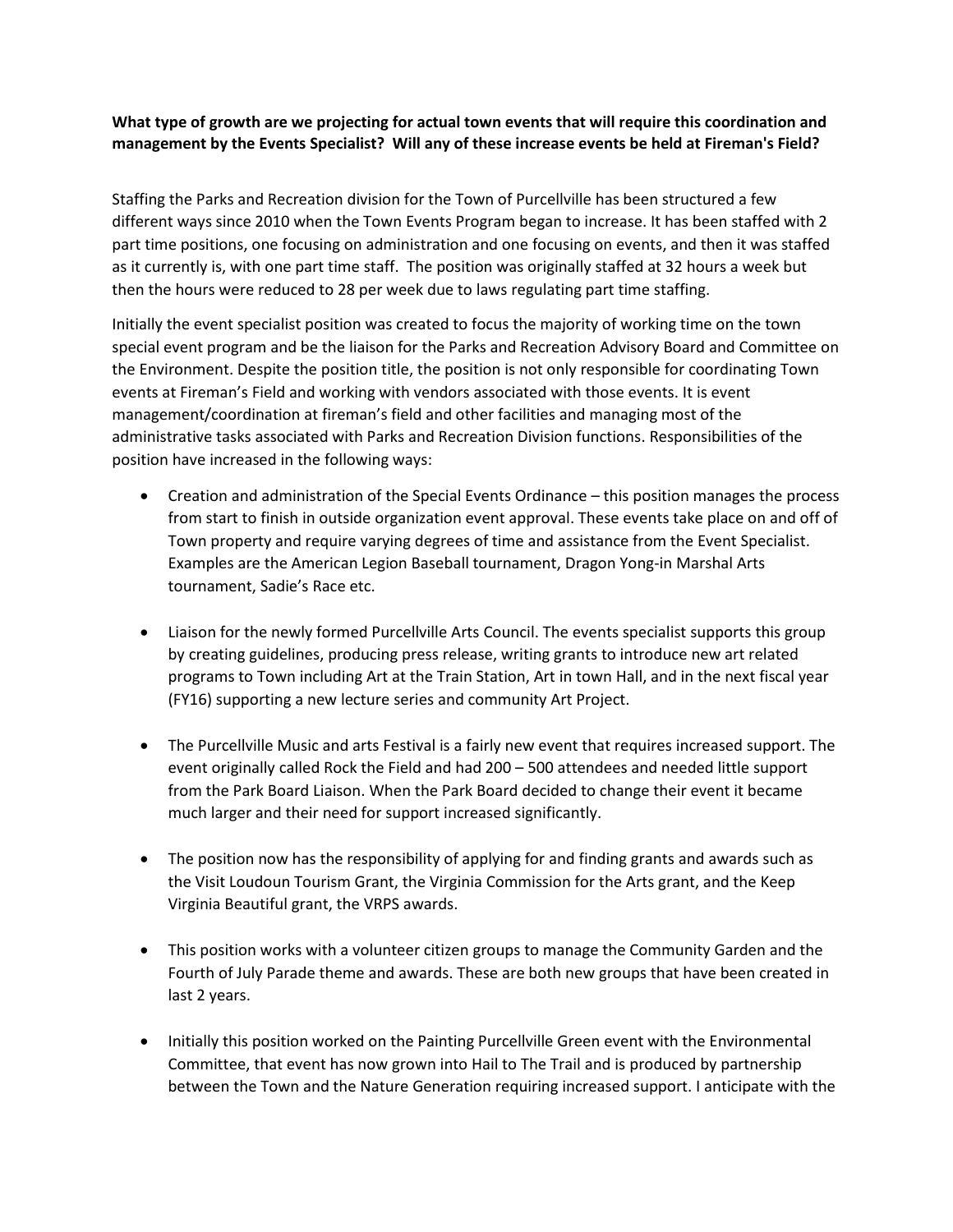new environmental and tree and beautification committee combining that more support will be required in the future.

- This position now writes staff reports and attends and reports at Town Council meetings when needed.
- This position works with Public Works, Administration, and the supported boards and committees to prepare the Parks and Recreation budget for review and submittal.

With the increase in the responsibilities associated with this position over the past few years and the anticipated increases associated with event permitting, board program support and other administrative duties, more hours are needed to give all programs and responsibilities the attention that they need. There are two possible ways this can be addressed. Creating a full time position from the already existing part time position or adding another part time position to work alongside the already existing position in the department. If the decision is made to add another part time position I suggest splitting the responsibilities so that one position work on event coordination and details and the other is responsible for program administration and management.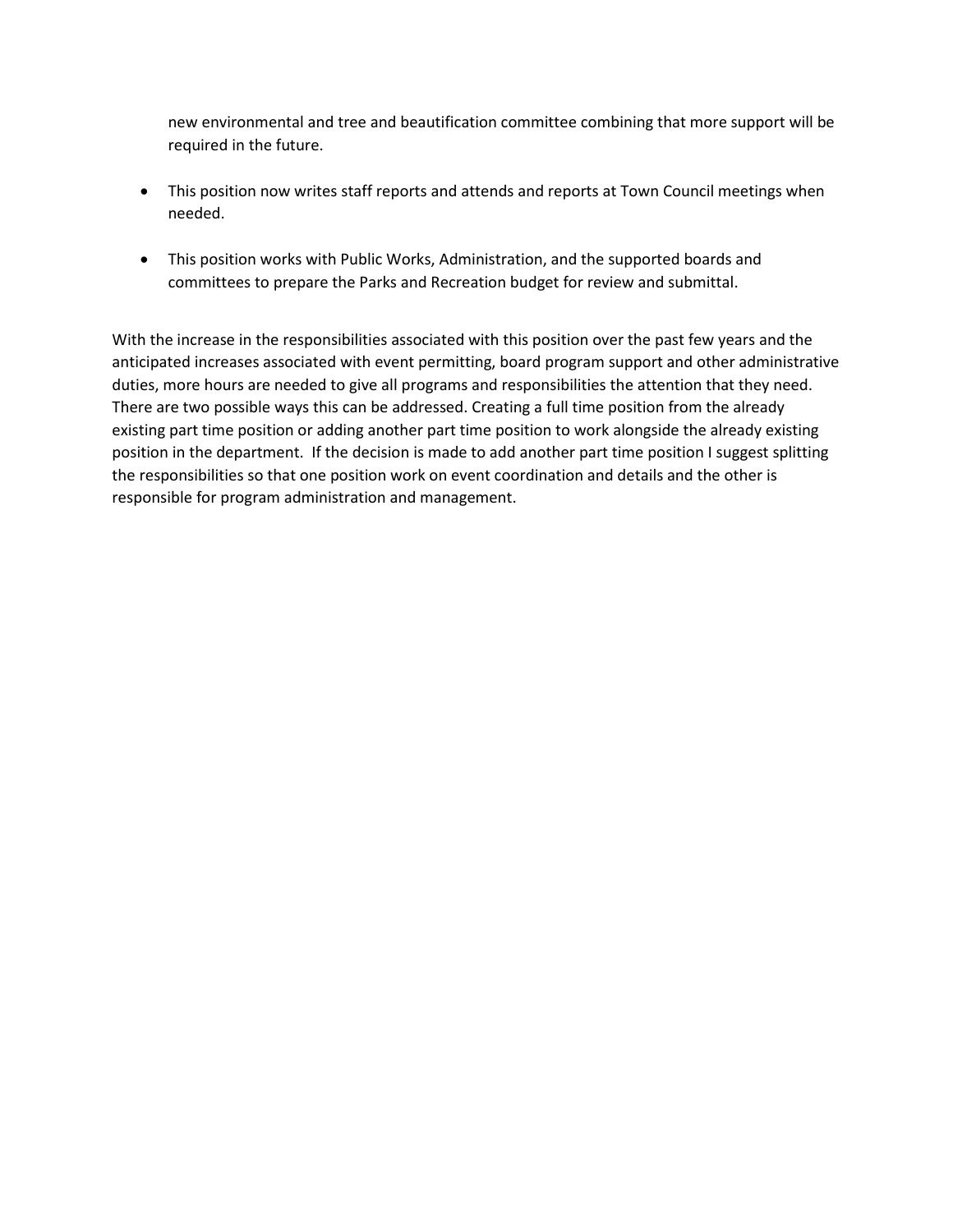|             | <b>RETAX</b>        |                |            |             |                                    |
|-------------|---------------------|----------------|------------|-------------|------------------------------------|
| <b>FY06</b> | \$1,845,410         |                |            | actual      |                                    |
| FY07        | \$2,058,529         |                |            | 12% actual  |                                    |
| FY08        | \$2,109,935         |                |            | 2% actual   |                                    |
| <b>FY09</b> | \$2,093,704         |                |            | -1% actual  |                                    |
| <b>FY10</b> | \$2,172,443         |                |            | 4% actual   |                                    |
| <b>FY11</b> | \$2,169,396         |                |            | 0% actual   |                                    |
| <b>FY12</b> | \$2,190,631         |                |            | 1% actual   |                                    |
| <b>FY13</b> | \$2,264,679         |                |            | 3% actual   |                                    |
| <b>FY14</b> | \$2,308,382         |                |            | 2% actual   |                                    |
| <b>FY15</b> | \$2,428,828         |                |            | 5% actual   |                                    |
| <b>FY16</b> | \$2,574,711         |                |            | 6% calc est |                                    |
| <b>FY17</b> | \$2,853,557         | <b>EQ CALC</b> | $11\%$ est |             | <b>RATE INC to .24 + 3.84% INC</b> |
| <b>FY18</b> | \$2,910,628         | $+2\%$ as      | $2\%$ est  |             |                                    |
| <b>FY19</b> | $$2,968,841$ +2% as |                | $2\%$ est  |             |                                    |
| <b>FY20</b> | \$3,028,218         | $+2\%$ as      | $2\%$ est  |             |                                    |
|             |                     |                |            |             |                                    |

| <b>FY16 Est:</b>   |                  |                                            |
|--------------------|------------------|--------------------------------------------|
| 12/31/15 Rev       | 1,306,067 GL ytd |                                            |
| 6/5/16 Bill est    |                  | 1,307,881 Based on Co Assess/ .24 tax rate |
| <b>Less Uncoll</b> |                  | (39,236) @97% coll rate for 1st half       |
| Est                | \$2,574,711      |                                            |
|                    |                  |                                            |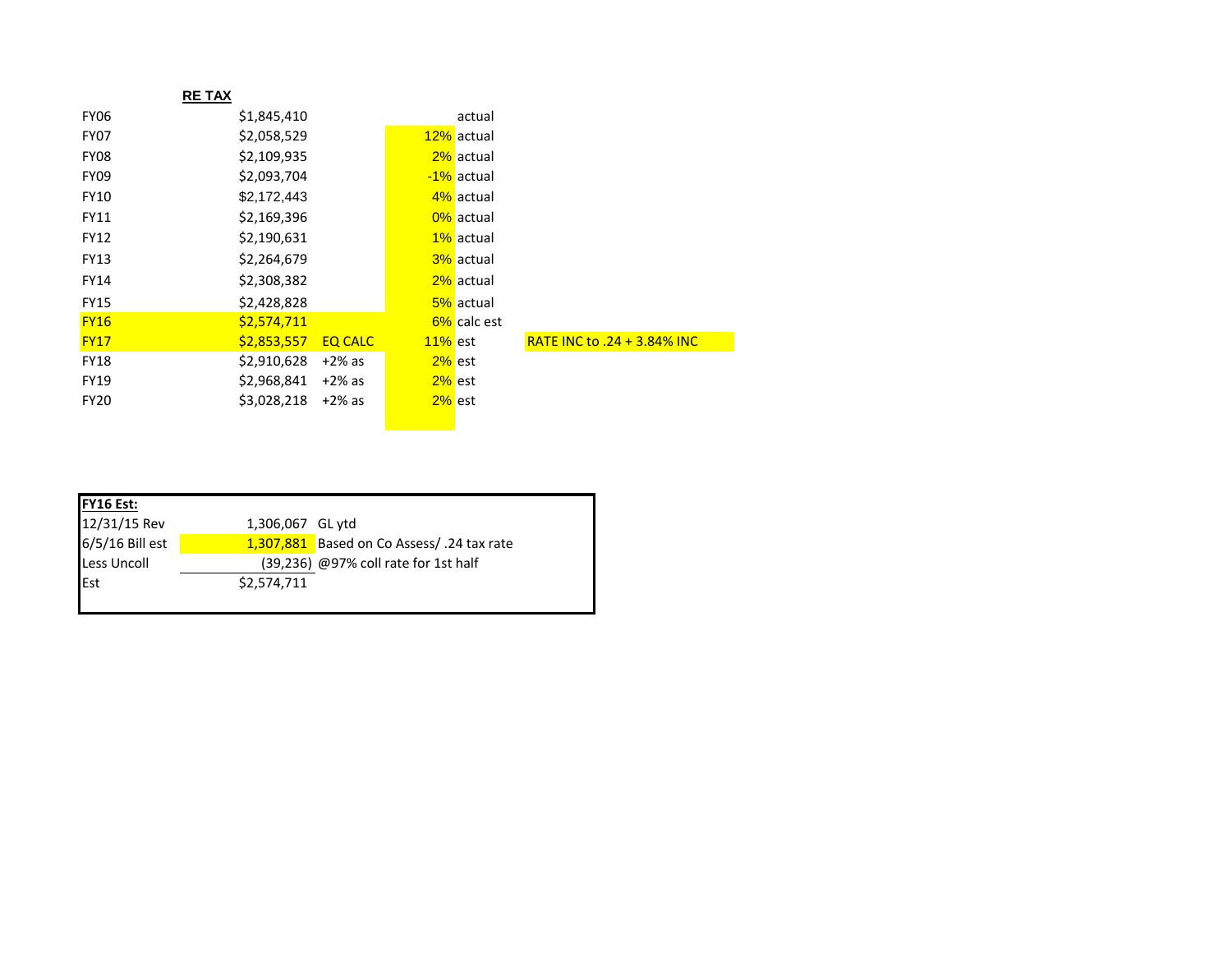|             | <b>FF Service Tax District</b>      |           |             |           |
|-------------|-------------------------------------|-----------|-------------|-----------|
| <b>FY13</b> | \$173,433                           |           | actual      |           |
| <b>FY14</b> | \$370,418                           |           | 114% actual |           |
| <b>FY15</b> | \$394,512                           |           | 7% actual   |           |
| <b>FY16</b> | \$410,328                           |           | $4\%$ est   | 8.45% INC |
| <b>FY17</b> | $\frac{\sqrt{2416,144}}{20}$ EQ Tax |           | $1\%$ est   |           |
| <b>FY18</b> | \$424.467<br>$+2\%$ as              | $2\%$ est |             |           |
| <b>FY19</b> | \$432,956<br>+2% as                 | $2\%$ est |             |           |
| <b>FY20</b> | $$441,615$ +2% as                   | $2\%$ est |             |           |

| <b>FY16 Est:</b>   |                |                                           |
|--------------------|----------------|-------------------------------------------|
| 12/31/15 Rev       | 208,498 GL ytd |                                           |
| 6/5/16 Bill est    |                | 208,072 Based on Co Assess/ .035 tax rate |
| <b>Less Uncoll</b> |                | $(6,242)$ @97% coll rate for 1st half     |
| Est                | \$410,328      |                                           |